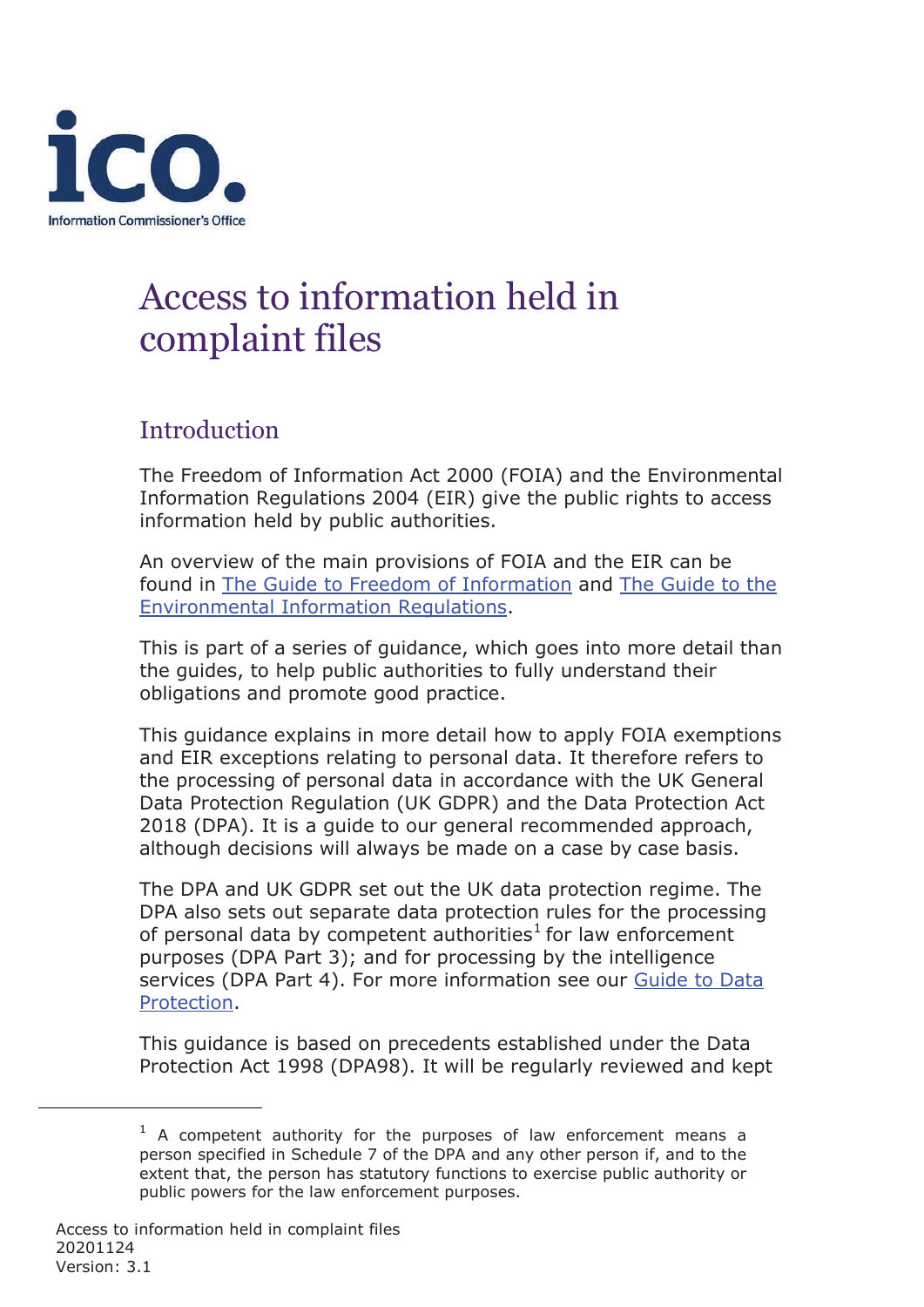in line with new decisions of the Information Commissioner, [tribunals and courts. Additional guidance is available on our guidance](https://ico.org.uk/for-organisations/guidance-index/freedom-of-information-and-environmental-information-regulations/) [pages.](https://ico.org.uk/for-organisations/guidance-index/freedom-of-information-and-environmental-information-regulations/)

# This guidance

This guidance is to help you to deal with requests for information which involve access to personal data held in complaint files.

It covers what you should do when an individual makes a subject access request under the UK GDPR and the DPA for access to their own personal data in a complaint file.

It also deals with the issues that arise when an individual asks you for access to personal data held about somebody else in a complaint file under either FOIA or the EIR.

This guidance will help you to decide:

- whether information in a complaint file is personal data, and if so whose personal data it is;
- who gets access to which data when you receive a data protection subject access request from one of the parties whose personal data is contained in a complaint file; and
- how you should deal with personal data held in a complaint file when you receive a freedom of information (FOI) or EIR request for that file.

The guidance focuses on whether information is personal data and if so, whether you should disclose it to a third party.

It looks at the sort of requests you may have to deal with in practice. It avoids detailed legal exposition but analyses the content of some typical complaint files to help you understand the law and deal properly with access requests.

This guidance does not address all the other FOI or DPA exemptions that might be relevant when someone makes a request for access to the information contained in a complaint file. For further information, see our FOI guidance to [exemptions](https://ico.org.uk/for-organisations/guidance-index/freedom-of-information-and-environmental-information-regulations/) and our UK GDPR guidance on [exemptions.](https://ico.org.uk/for-organisations/guide-to-data-protection/guide-to-the-general-data-protection-regulation-gdpr/exemptions/)

For further information, please our guidance [What is personal data?](https://ico.org.uk/for-organisations/guide-to-data-protection/guide-to-the-general-data-protection-regulation-gdpr/what-is-personal-data/) and [Personal information \(section 40 and regulation 13\).](https://ico.org.uk/media/for-organisations/documents/1213/personal-information-section-40-regulation-13.pdf)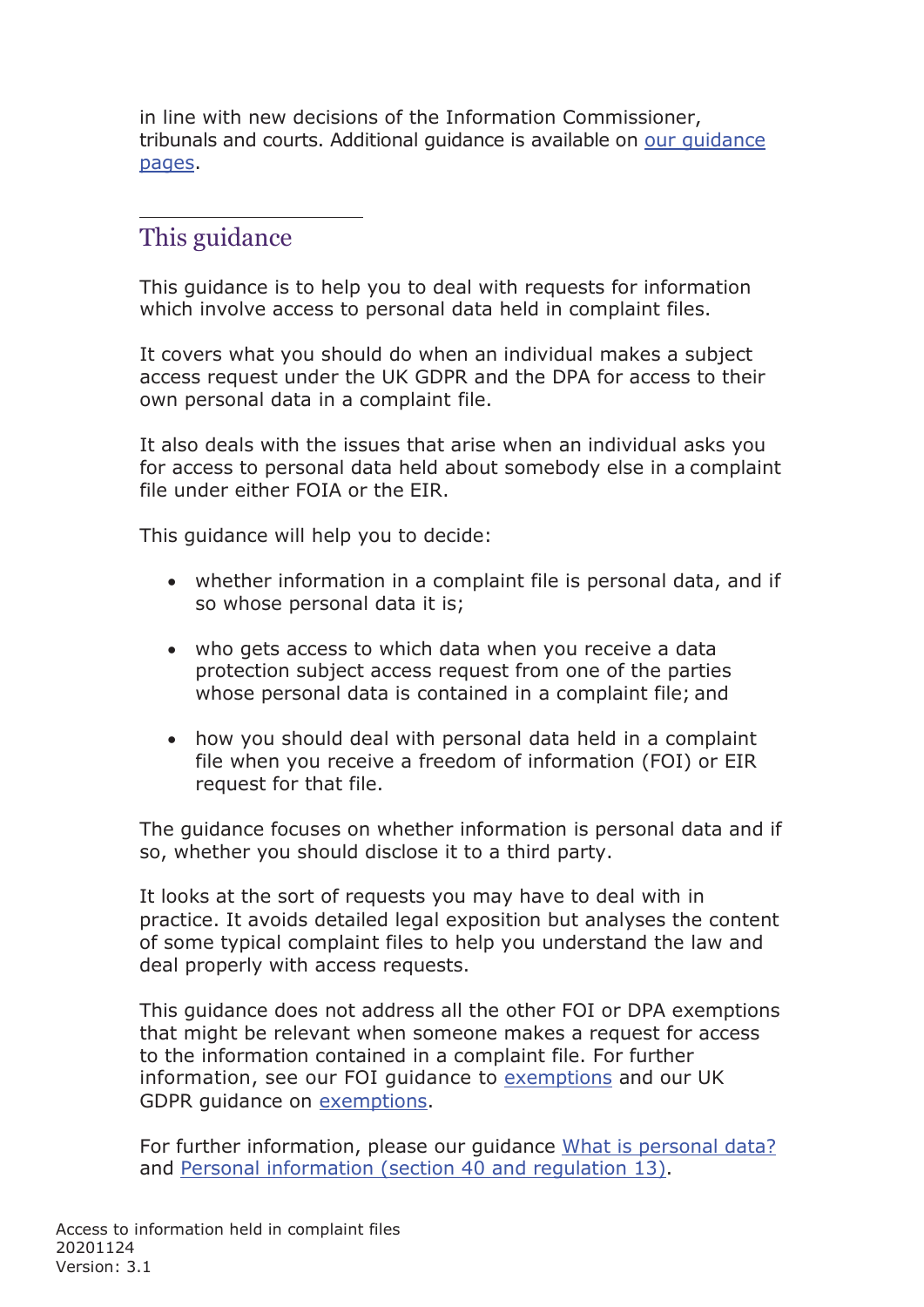# Some basics

Under the UK GDPR and the DPA, individuals have a right to access information about themselves. This is commonly known as subject access. It does not give an individual the right of access to information about another person – unless they are acting on behalf of someone else, for example a parent acting on behalf of a child. The UK GDPR and the DPA apply to all organisations that process personal data – public or private sector.

Remember you must handle a request for the requester's personal data as a subject access request under the UK GDPR or the DPA, as applicable. Further information about how to deal with a subject access request is available in our UK GDPR guidance [Right](https://ico.org.uk/for-organisations/guide-to-the-general-data-protection-regulation-gdpr/individual-rights/right-of-access/)  [of access](https://ico.org.uk/for-organisations/guide-to-the-general-data-protection-regulation-gdpr/individual-rights/right-of-access/) and in our law enforcement guidance [The right of](https://ico.org.uk/for-organisations/guide-to-law-enforcement-processing-part-3-of-the-dp-act-2018/individual-rights/the-right-of-access/)  [access.](https://ico.org.uk/for-organisations/guide-to-law-enforcement-processing-part-3-of-the-dp-act-2018/individual-rights/the-right-of-access/)

In most cases you will handle a subject access request under the UK GDPR (as general processing) and may refer to the DPA for relevant exemptions. However, if an individual makes a subject access request for personal data which you are processing for law enforcement purposes, you need to handle this entirely under Part 3 of the DPA. Likewise, you should handle a subject access request which falls under intelligence services processing under Part 4 of the DPA.

There is separate guidance to [law enforcement processing.](https://ico.org.uk/for-organisations/guide-to-data-protection/guide-to-law-enforcement-processing/)

Under FOIA, any individual can make a request for access to any information held by a public authority. However, an individual's own personal data is exempt from FOIA's access right – and you must deal with it according to data protection subject access rules. Potentially, FOIA does give one individual a right of access to information about another person. However, in most cases, you have to decide whether providing the third party information contravenes the data protection principles and therefore if this data is exempt from disclosure.

Because FOIA only applies to public authorities, individuals normally have no right of access to third party personal data held by private sector organisations.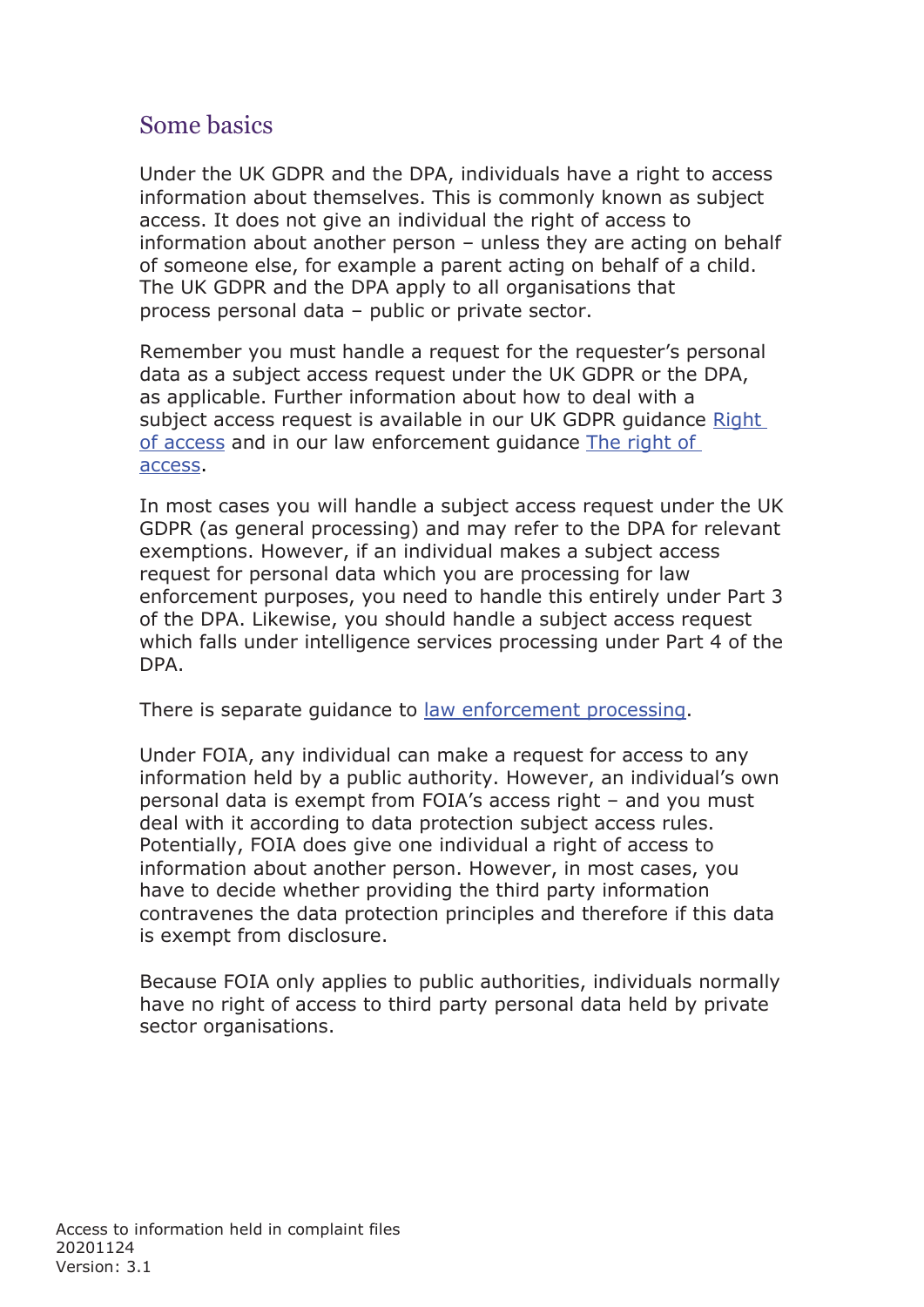# How to approach a complaint file

Complaint files can be complex, often consisting of various elements:

- the complainant's personal data;
- third party personal data;
- a mix of the complainant's data and the third party data which is inextricably linked and cannot be separated; and
- information that is not personal data at all.

This means that sometimes you need to consider each document within a complaint file separately, and even the content of particular documents, to assess the status of the information they contain.

However, you may be able to take a more high-level approach. You could make an informed decision by looking at a file's index and using your experience about the sort of information a file, section of a file or document is likely to contain, rather than looking at every line of every document.

If you have good information management procedures in place, this will make it easier for you to deal with either data protection or freedom of information access requests. For example, you will find it easier to deal with requests to locate personal data, to decide whose personal data it is and to make decisions about its disclosure, if you have reliable indexes, contents pages, descriptions of documents and metadata. You may be able to establish a routine for dealing with the same sorts of requests when they are made for information in the same sorts of file.

# Being helpful to the public versus legal requirement

It is good practice for you to be as helpful as possible to individuals who make access requests.

It can also often be easier to give an applicant a mixture of all the personal data and ordinary information relevant to their request, rather than to look at every document in a file to decide whether or not it is their personal data. This is a feasible way to progress a case where none of the information is particularly sensitive or contentious. For example, a file relating to a customer's complaint about a routine consumer protection issue.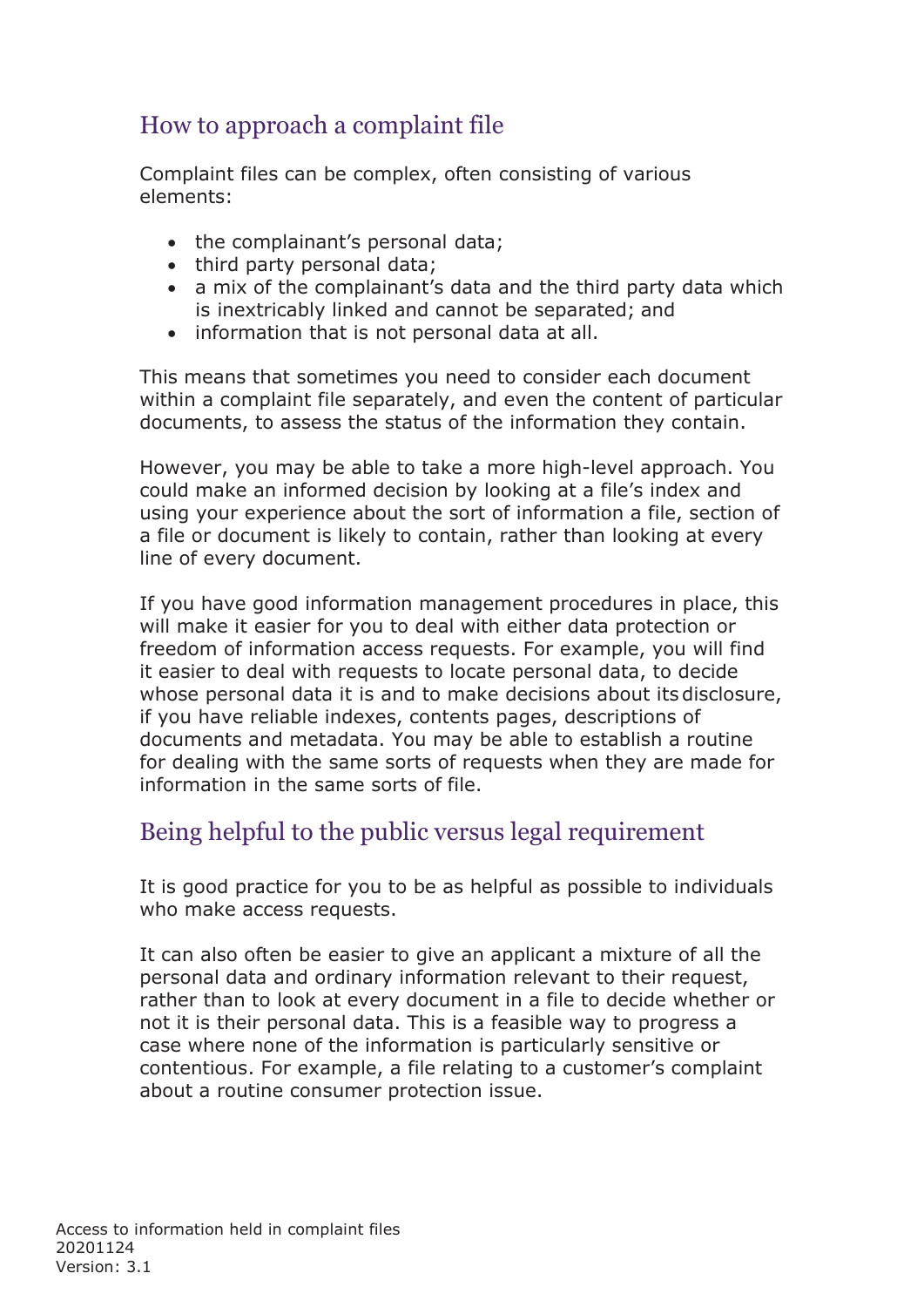However, you should be clear about the approach you take to deal with access requests. In particular, if you recommend that you will provide information to the applicant on a discretionary basis, you should be clear that you are under no legal obligation to provide it. Individuals have no right of appeal to the ICO or Information Tribunal in respect of information that they have no legal right of access to and providing the information on a discretionary basis does not mean that it becomes the applicant's personal data.

## The limits of personal data within a complaint file

Typically, a complaint file will start off at the more 'personal' end of the spectrum – an exchange of personal views about an issue or something that has happened. As an investigation progresses, more general information may be included in the file. For example, your organisation's policies and procedures or geographical information about the place where an accident took place. The latter information may not be personal data, even though it is contained in a complainant's file and may be relevant to the complaint. It is important to be able to detect any 'cut-off' points, at which information within a complaint file ceases to be personal data and becomes ordinary, non-personal information.

See document 1 below - the first three bullet points are about a particular individual's behaviour. However, the fourth point - though a related one - is about the relationship between one organisation and another and is not 'personal' at all.

### Document 1 – extract from minutes of internal meeting:

# **Weekly case review meeting** Attendees: Joey Jacobs (JJ), George Lemon (GL), Sabina Patel (SP), Karen Stone (KS) Relevant extract: Agenda item 7 – Long Lane complaint 1. GL confirmed that two visits had now been made to Long Lane following a complaint about Peter Abalone by a neighbour and initial investigation indicating a significant problem.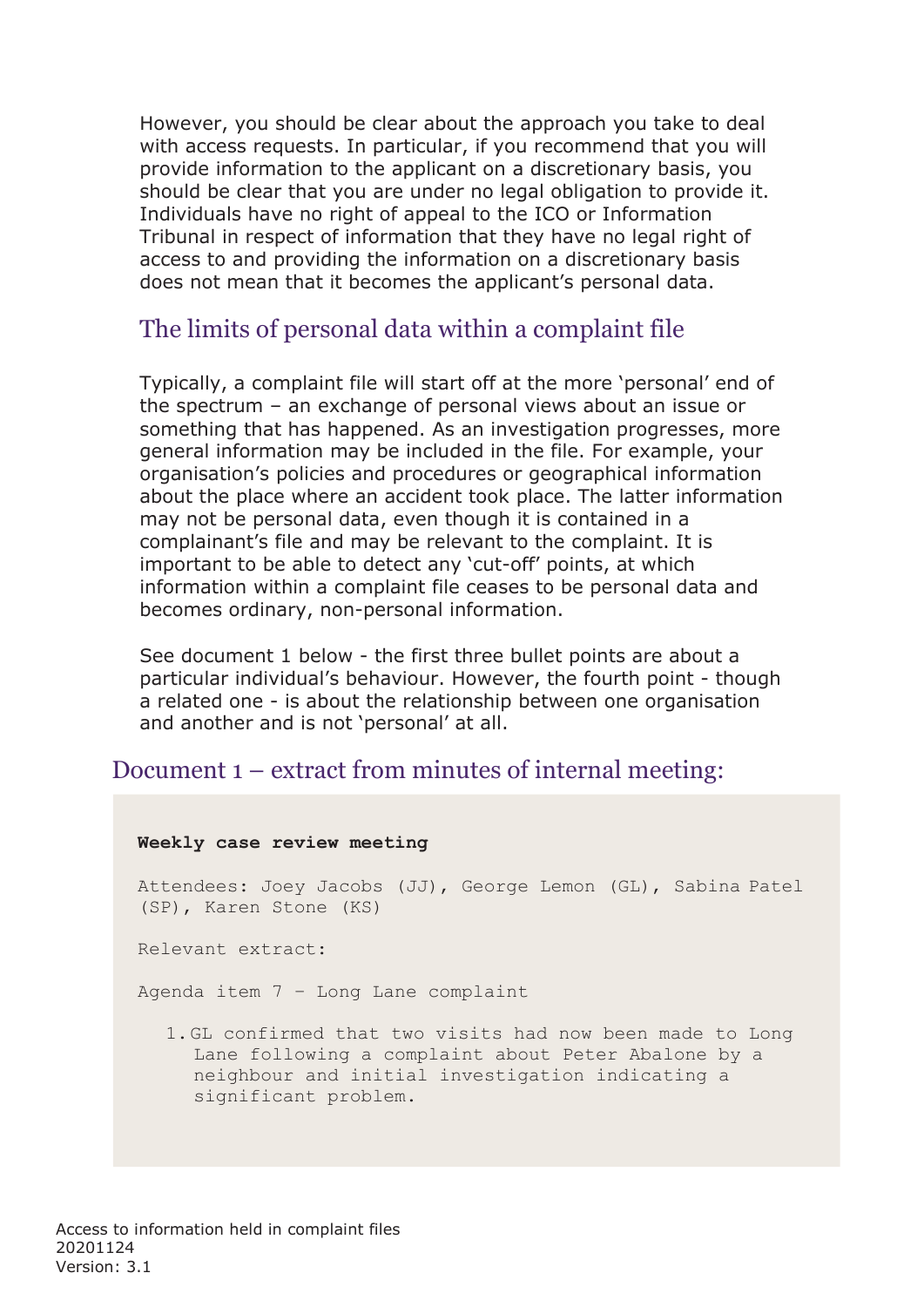- 2. JJ summarised original complaint and said what he saw when he visited Long Lane. Explained that in his view there had been no real improvement in the situation despite warnings and would not be. KS confirmed no previous complaints relating to the property and suggested it was worth making further attempts at resolution, especially considering Mr Abalone's possible health issues.
- 3. SP raised concern about level of risk from amount of glass in the street. GL confirmed arrangements had been made to remove. First stage formal warning will be issued and then situation to be monitored. Will be reviewed at next meeting.
- 4. GL explained that the Long Lane case highlights the need to chase-up the application for a regional 'cleanup' grant that SP had submitted to the Regional Rejuvenation Agency in October last year. SP provided an update and explained that due to a cut in the RRA's own funding, it was unlikely any clear-up grant would be forthcoming.

## Is everything in a complaint file the complainant's personal data?

The short answer is 'no'. For information to be personal data it must **relate to** an individual and allow an individual to be **identified**  from it – not all the information in a file will do this. However, the context in which information is held, and the way it is used, can have a bearing on whether it **relates to** an individual and therefore whether it can be the individual's personal data. Even if information is used to inform a decision about someone, this does not necessarily mean that the information is personal data.

For example, a company's corporate policy might be used to inform a decision about whether to continue an individual's employment, but this does not mean the policy is, or becomes, the employee's personal data. For further information, please see our guidance on [What is personal data?](https://ico.org.uk/for-organisations/guide-to-data-protection/guide-to-the-general-data-protection-regulation-gdpr/key-definitions/what-is-personal-data/)

Document 2 below is about legal advice written by a company lawyer.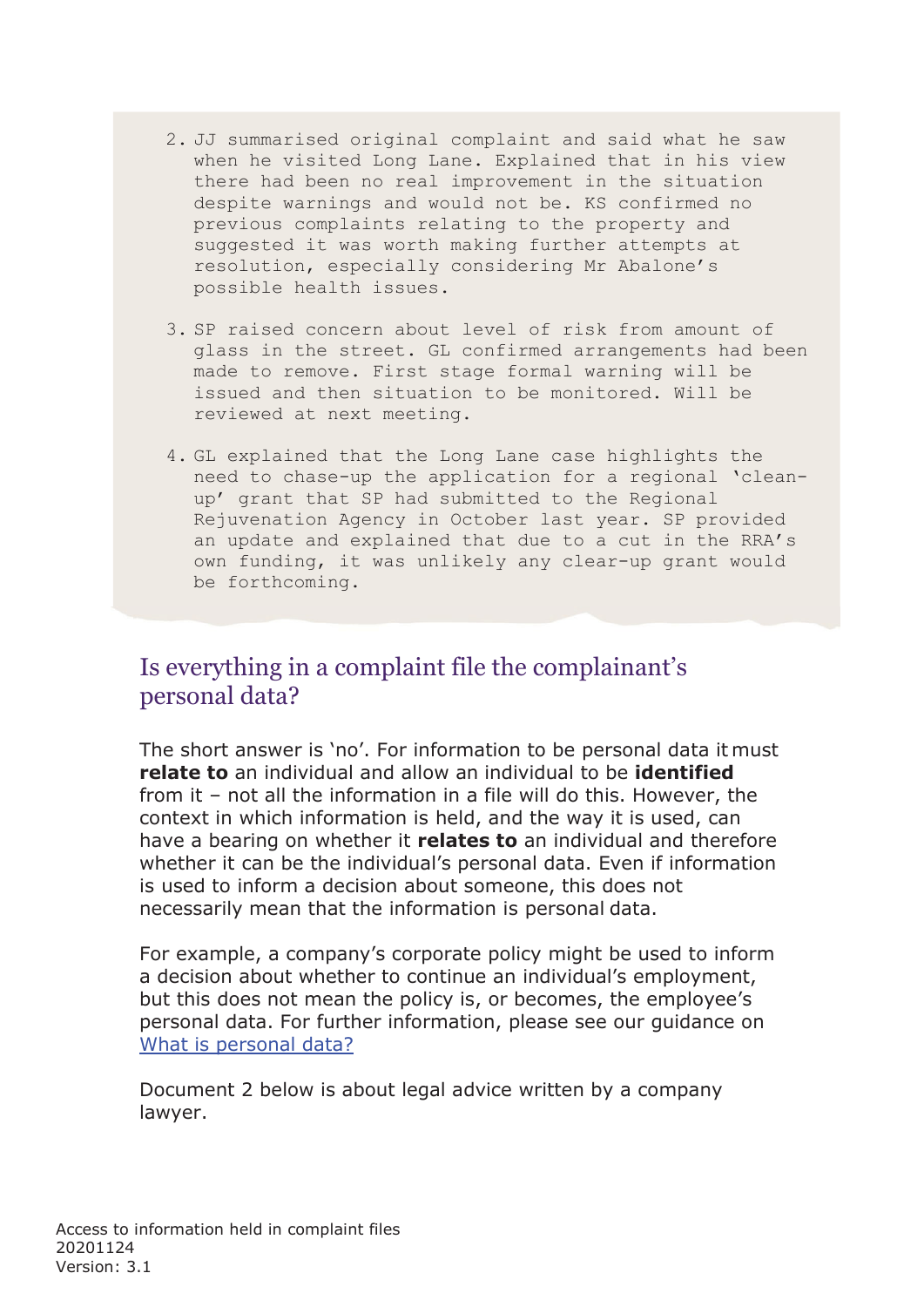Originally the advice related to the various issues the lawyer had given advice about. At that stage it was not about the lawyer himself, and he was certainly not the **subject** of it. Later on, the lawyer's manager collated all the advice the lawyer had given in a file about him, because she was concerned about the standard of the advice being given. At this point, the focus of the information changed from the issues the lawyer has dealt with, to the lawyer himself – the collection of information started to **relate to** him. In addition, the lawyer is **identified** as the author of the advice, it records his personal opinions and therefore it has become his personal data.

## Document 2 - extract from legal advice by the company's solicitor:

The behaviour of our delivery man, Mr Stevens, could certainly leave the company open to legal action should Mr O'Dwyer decide to pursue the matter through the courts. Although Mr Stevens' actions may not amount to an actual assault, the courts could still award Mr O'Dwyer considerable compensation for the anxiety and distress that seems to have been caused, and for his inconvenience in that we failed to install the washing machine when we were contracted to do so.

I note that Mr Stevens has a bit of a 'history' since he joined us. My advice would be to offer to settle out of court and to sort out his washing machine ASAP. We can discuss the numbers once we have contacted Mr O'Dwyer again to assess his intentions. I'll defer to HR on the Stevens situation.

Maurice Carpentier, Company Solicitor.

Some information in a complaint file will never be personal data, regardless of the context it is held in and the way it is used – even if it is used in a way that affects an individual. For example, the company's disciplinary policy contains general corporate rules and procedures. It does not **identify** the lawyer (or anyone else). However, it cannot **relate to** the lawyer either, in the way that his legal advice does. Therefore the disciplinary procedure is not the lawyer's personal data, even if it is held in a disciplinary file about him and is used to inform decisions that affect him.

Remember that Article 12(1) of the UK GDPR states that the controller should communicate with the data subject in a concise, transparent, intelligible and easily accessible form, using clear and plain language. If, for example, a document in the company's disciplinary file says that action is being taken against Mr Carpentier under section 4-1-3 of its code of corporate conduct, the company needs

Access to information held in complaint files 20201124 Version: 3.1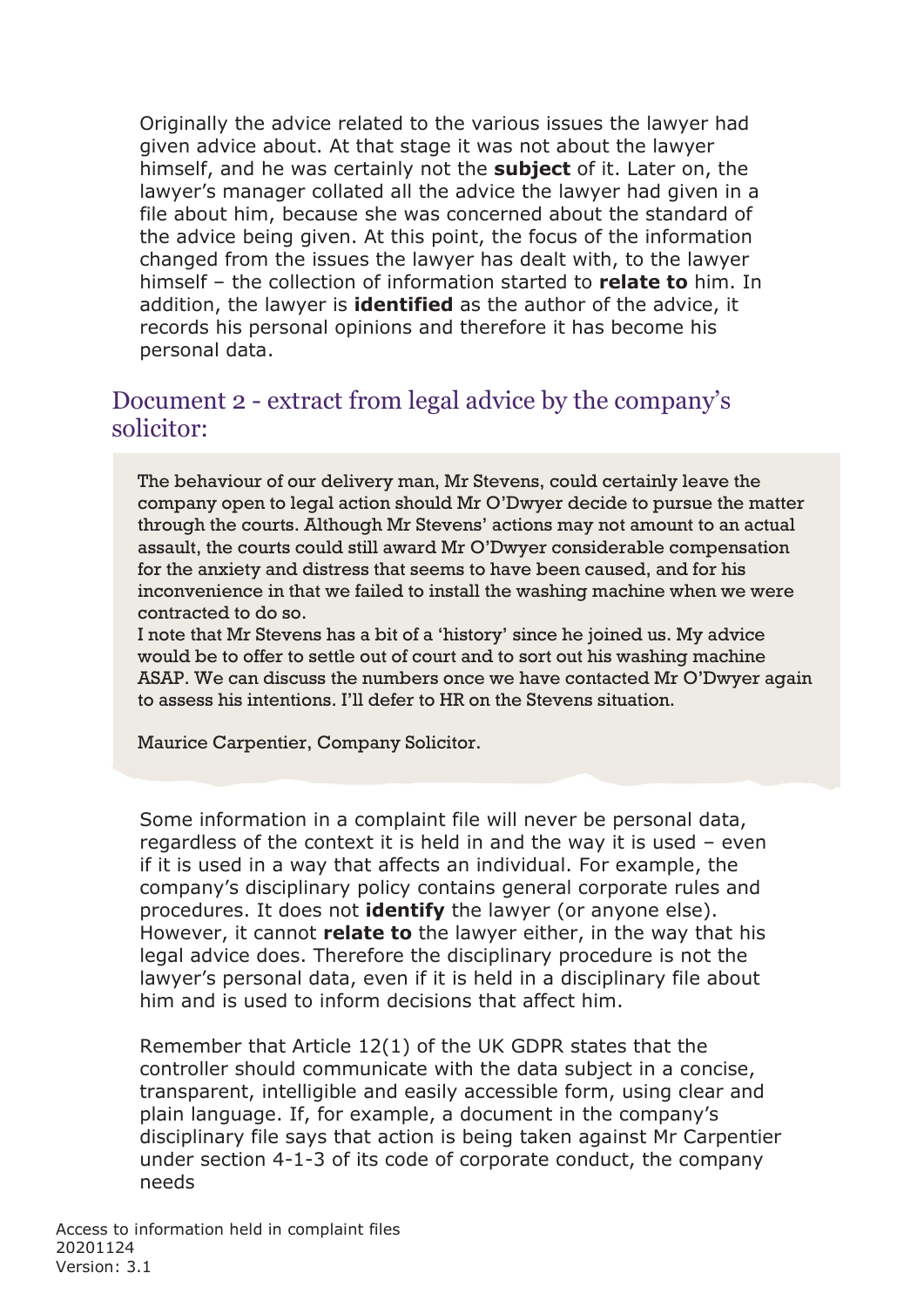to explain the meaning of this section of the code. It might do this by explaining what section 4-1-3 says, or by providing a copy of that part of the code, or even the whole code of conduct.

# Are somebody's opinions their personal data?

Complaint files often contain information recording an individual's opinion. For example a probation officer's opinion of whether a client is likely to re-offend or a housing department executive's opinion of a new government proposal to offer increased funding for the demolition of 'slum' housing.

It can be difficult to determine whether an opinion relates to:

- the individual who holds it;
- the individual or issue the opinion is related to; or
- both.

However, for an opinion to be personal data it must both **identify** an individual and **relate to** him or her.

It is usually easy to determine whether the individual who holds the opinion is identified or not. For example, a probation officer's report will usually be signed and the minutes of a Housing Committee meeting will usually record the name of the housing department executive who gave their opinion of the government's proposal.

It can be more difficult to determine whether an opinion **relates to**  the individual holding it. This can call for careful judgement based on the nature of the information, the context in which it is held and the purpose for which it is used.

The following questions may help you decide whether information recording an individual's opinion is their personal data:

- Does the opinion tell you anything significant about the individual holding the opinion – for example biographical details, characteristics or their personal beliefs?
- Just how 'personal' is the opinion? Is it a subjective, personal view rather than a professional, objective appraisal of an individual or issue?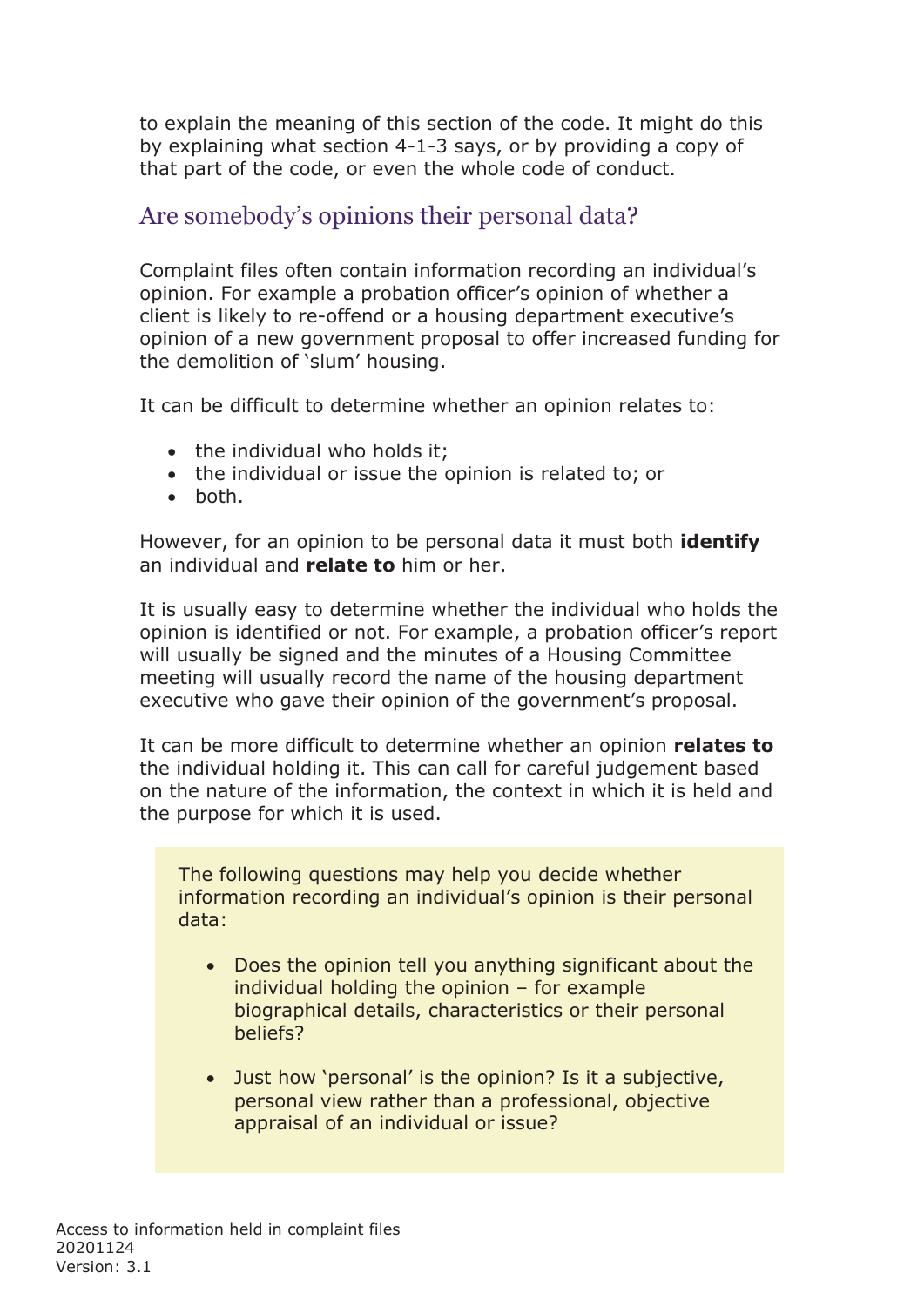• Is the opinion being used, or could it be used, to find out something about the individual holding the opinion, to treat him or her in a certain way or to inform a decision in respect of him or her?

If the answer to any of these questions is 'yes' then the opinion is likely to be the personal data of the individual holding it.

If the answer is 'no', then the opinion is unlikely to be the personal data of the individual holding it – of course it could be the personal data of the individual the opinion is about.

In the case of the probation officer's report below, the first paragraph of the report is only the personal data of his client; it identifies the client and the information recounts her previous behaviour and her current status. Although the opinion expressed is clearly that of her probation officer, the information does not reveal anything substantive about the probation officer's own characteristics or behaviour. The client is the subject of the information, not the probation officer. It is possible to infer information about the probation officer from his opinion – for example that he is a probation officer and works with that particular client. However, this does not mean that this part of the probation officer's opinion is his personal data.

"Gail Wallis has been in contact with our agency since her release from HMWP Livenham on 21 October 2017. She is currently subject to a Good Behaviour Contract agreement that is due to expire in October 2021. She has a case-worker at her local Substance Dependency Support Unit and is required under her Contract to attend the Unit weekly."

#### However, the probation officer's report goes on to say the following:

" Given my 15 years' experience of dealing with clients like this, including my management of those on drug rehabilitation programmes, I am happy to conclude that my client no longer poses a threat to herself or to those around her and is unlikely to reoffend - provided access to the necessary support services is in place. My own approach is always to give clients the benefit of the doubt in cases like this, and usually this has worked out to the client's and the department's satisfaction.

Idries Thesiger – Issues Resolution Officer."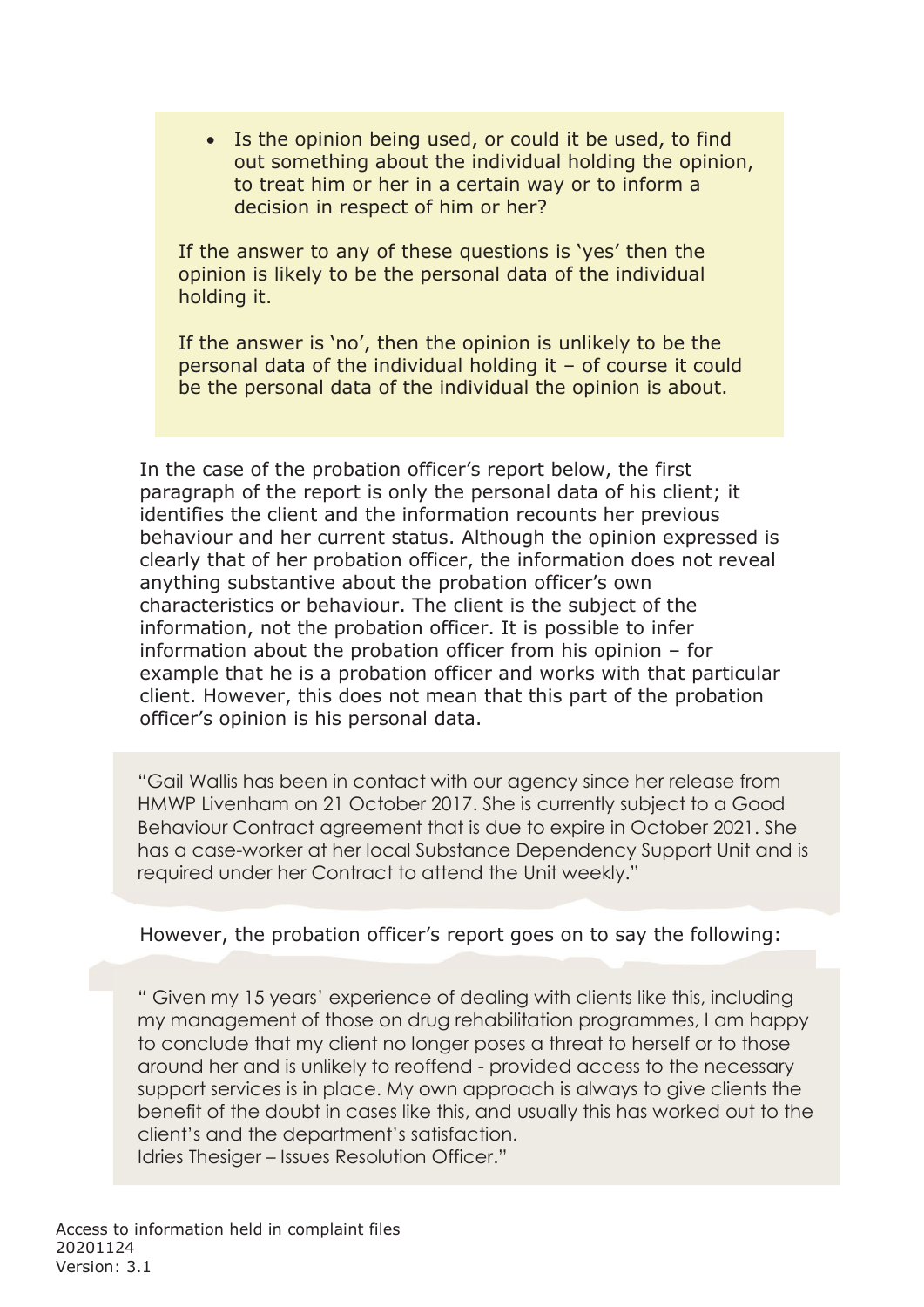This part of the report does tell us something about the probation officer himself – his professional approach and work history. This part of the report is, therefore, the probation officer's own personal data.

Similar considerations apply in the case of the housing department executive. The minutes of the meeting may merely record the following:

"Ms Morrissey reported that 85% of the housing stock in the Seedham Road estate in Stevenham was built before 1895. 47% of the properties the LA has surveyed lack basic amenities and are in severe disrepair. Ms Morrissey's expressed her opinion that we should take advantage of the government's new funding offer and demolish the estate ASAP."

Although this information reveals Irina Morrissey's professional opinion of the housing issue, it reveals nothing of Ms Morrissey's own characteristics, behaviour or personal beliefs. Her opinion relates to the Seedham Road estate, not to her.

The situation would be different if the minutes of the meeting did record information that relates to Ms Morrissey's personal beliefs, for example. The minutes might record the following:

"Ms Morrissey then expressed her opinion that given the sort of people who live in the estate, and their record of criminality and anti-social behaviour, it would be better off if we bull-dozed the place and didn't bother rehousing its occupants."

This opinion clearly reveals something about Ms Morrissey herself – it relates to her attitudes, state of mind and possibly her political beliefs. It is therefore Ms Morrissey's personal data. The situation would be even clearer if Ms Morrissey's employer were to collate records of her outbursts from the minutes of the various meetings she has spoken at with a view to taking action against her under its Equality and Diversity policy.

We recognise that this is a difficult area and it calls for careful judgement – there is not always an obvious answer. One factor that might favour the disclosure of recorded opinions to the individual who held the opinion is that they will already know the content of the information because they gave the opinion in the first place. However, this does not mean that the opinion is necessarily their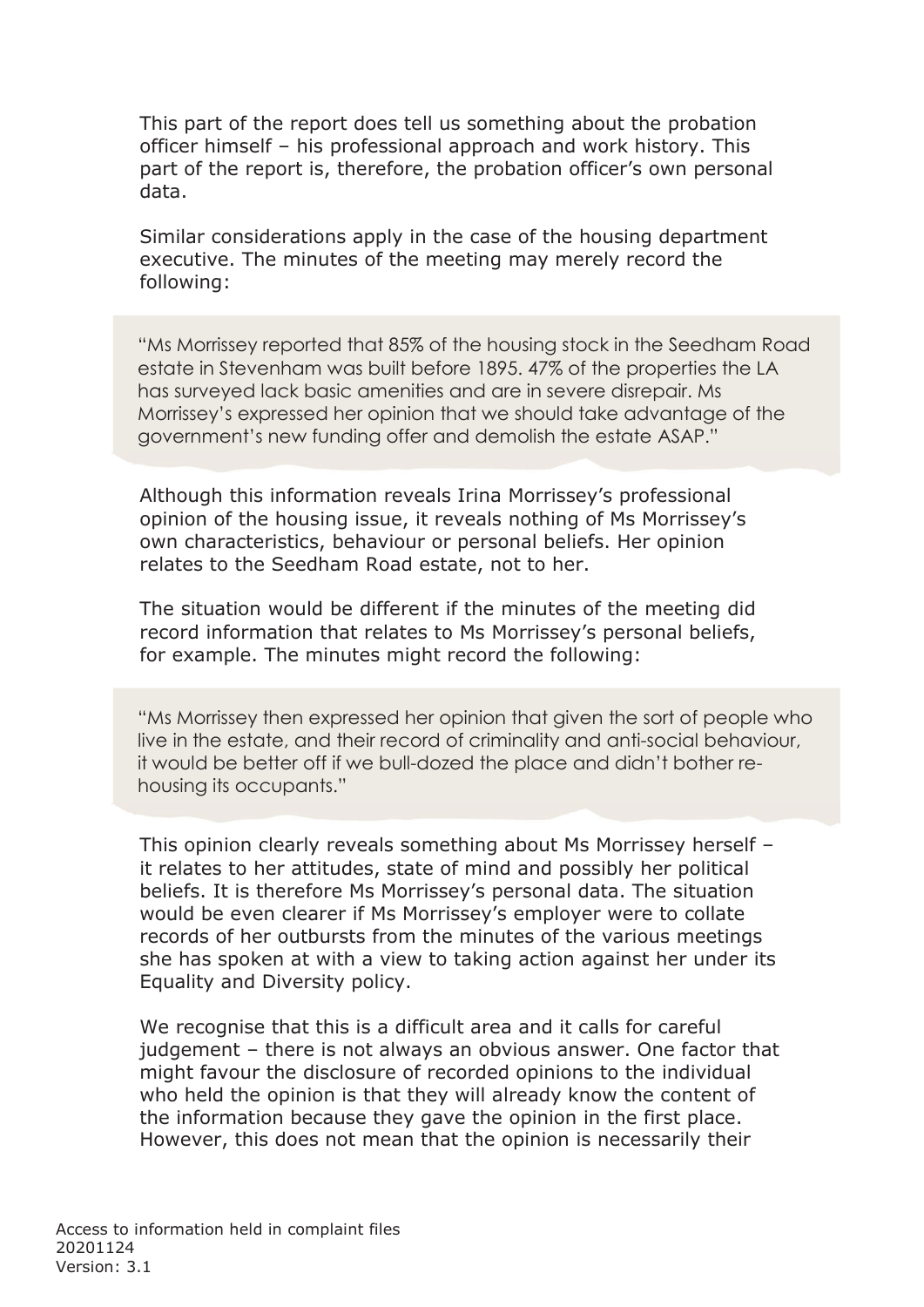personal data, or that you can necessarily withhold the opinion on data protection grounds if there is an FOI request for access to it.

### Can more than one person be the subject of personal data?

Yes, information can have more than one person as its subject. An obvious example is a witness statement. It says who the witness is, records their whereabouts and typically details what the witness saw another person do or say. Normally, both the witness and the other person are identified in the statement. Although a witness statement is primarily about the witness (where they were, what they saw etc.), it also identifies and relates to the other person because it says what the witness saw them do, heard them say etc. Therefore information like this can be personal data about two (or more) people. See document 3 below.

#### Document 3 – witness statement:

**Note of preliminary conversation between Mrs Wainwright, Staff/Pupil Liaison Officer, and David Tang, Year 10 pupil**.

I spoke to David Tang about his experiences at hockey practice sessions. In particular I explored his recollection of last Thursday's hockey practice. David said that Mr Boon was 'getting stroppy' with the team as they have not been very successful in recent weeks. He said that Mr Boon had 'gone off the deep end' with James Monk last week.

David said that he was aware that James Monk's parents have complained about Mr Boon. David gave me an account of the incident in question. I asked David if anyone else witnessed this incident but he said that he didn't think so. I discussed the school's procedures for investigating complaints with David, and tried to impress upon him the importance of telling the truth and sticking to the facts of the matter as he recalls them. I asked David if he would be willing to write down his version of last Thursday's events:

**2. David Tang's written account of incident between Mr Boon and James Monk:**

Mr Boon was on everybody's case at last week's hockey practice. He was shouting at everyone all the time. He was especially picking on me and James Monk.

We were having a game at the end of practice and Mr Boon kept picking on me and James. James missed a shot at goal towards the end of the game. When we were walking off the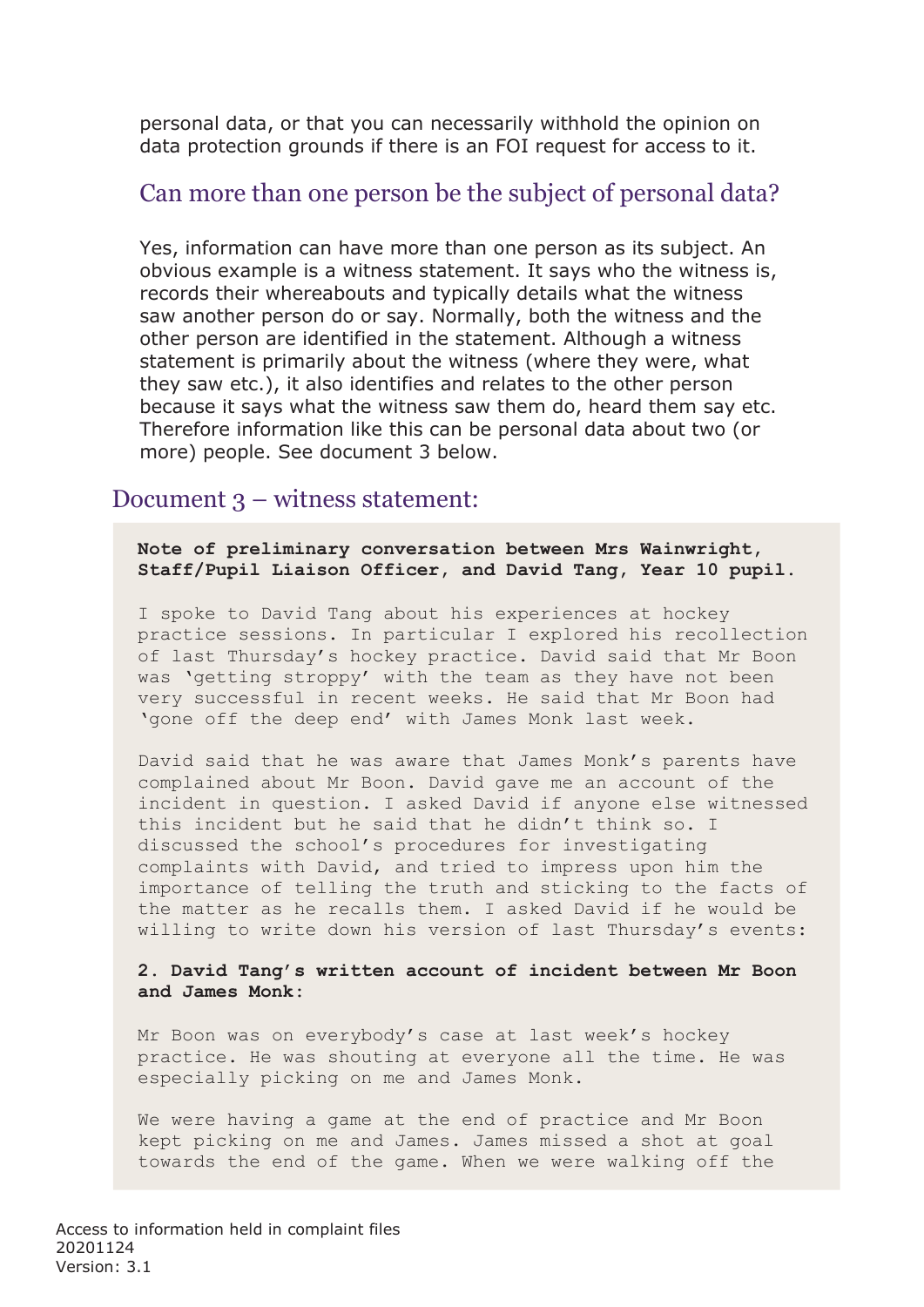field Mr Boon told him that he was a horrible little loser and that he didn't deserve to attend this school. I remembered the words clearly because he'd said the same thing to me at last week's practice. I think he's a horrid bully.

# Third party personal data

Both the DPA and FOIA/EIR have mechanisms for dealing with situations where one individual makes a request but the personal data of another individual falls within its scope.

In practice, the effect of applying either the DPA or FOIA/EIR disclosure tests to third party personal data is likely to be the same. It is best to make sure, though, that you cite the correct statutory language when dealing with a case.

In FOIA and the EIR, the most common test for the disclosure of third party personal data is whether this would breach the data protection principles.

However, the DPA itself works slightly differently to FOIA and the EIR, and there are data protection exemptions you must consider when deciding whether to disclose third party data in response to a subject access request. Which data protection exemption applies depends on the nature of the data and the reasons you are processing it:

| <b>Type of</b><br><b>Personal data</b><br>processed  | <b>Exemptions for third-</b><br>party personal data<br>under the subject<br>access right | <b>Test for disclosure</b><br>(See exemption<br>for full details)                                              |
|------------------------------------------------------|------------------------------------------------------------------------------------------|----------------------------------------------------------------------------------------------------------------|
| General<br>processing<br>under the UK<br><b>GDPR</b> | Schedule 2 Part 3<br>paragraph $16(1)$ of the<br>DPA.                                    | (a) has the third<br>party consented to<br>the disclosure?                                                     |
|                                                      |                                                                                          | (b) is it reasonable in<br>the circumstances to<br>disclose the third-<br>party data without<br>their consent? |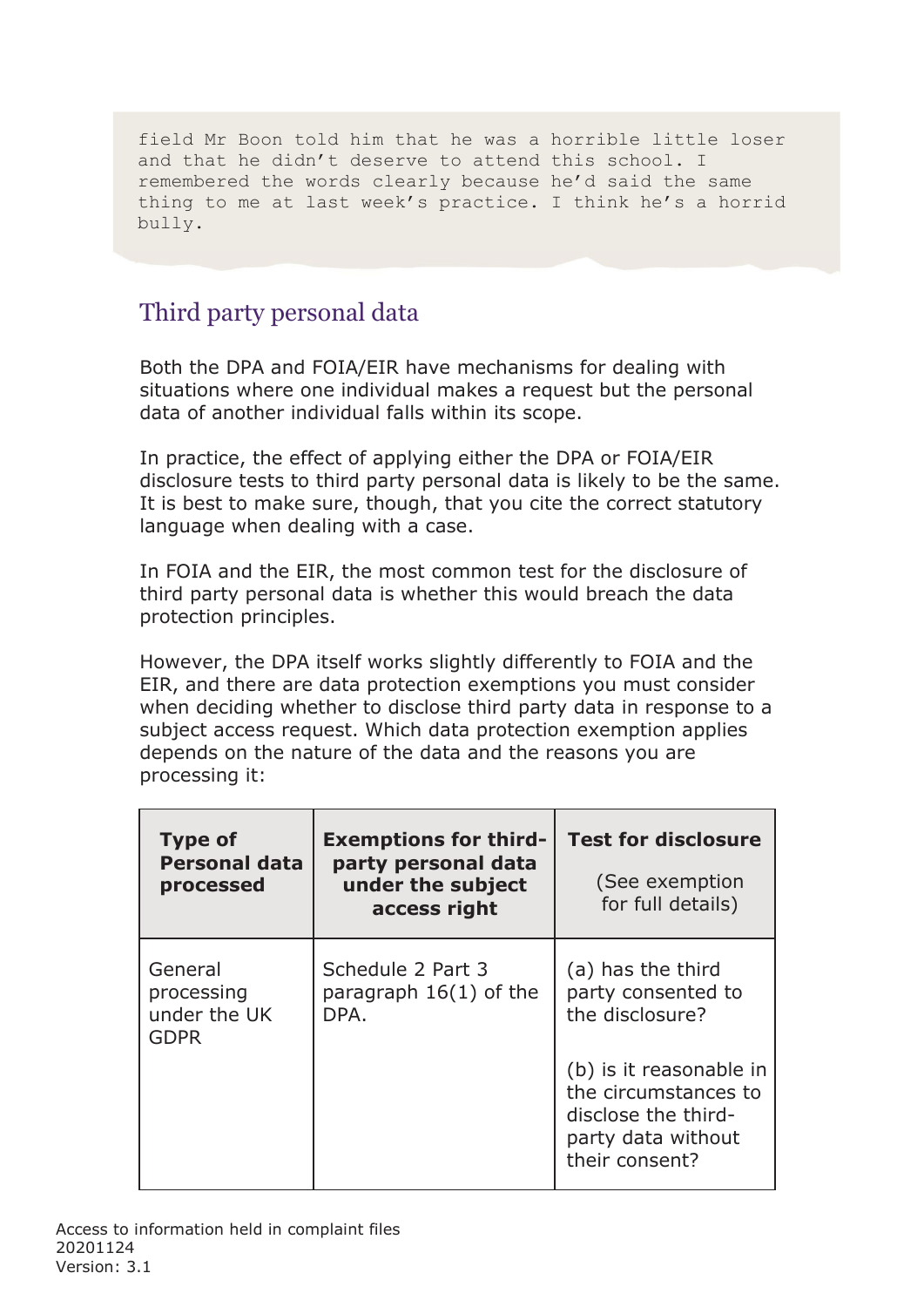| Processing for<br>law enforcement<br>purposes (under<br>DPA Part 3) | Part 3 Chapter 3<br>Section $45(4)(e)$ of the<br>DPA. | Is it a necessary and<br>proportionate<br>measure to refuse<br>disclosure in order to<br>protect the rights and<br>freedoms of others?                                       |
|---------------------------------------------------------------------|-------------------------------------------------------|------------------------------------------------------------------------------------------------------------------------------------------------------------------------------|
| Intelligence<br>services<br>processing<br>(under DPA Part<br>4)     | Part 4 Chapter 3<br>section 94(6) of the<br>DPA.      | (a) has the third<br>party consented to<br>the disclosure?<br>(b) is it reasonable in<br>the circumstances to<br>disclose the third-<br>party data without<br>their consent? |

If the other person consents to you disclosing the information about them, then it is reasonable to do so. However, if there is no such consent, you must decide whether to disclose the information anyway and if this would be reasonable. When making this judgement, you must consider all the relevant circumstances.

This usually involves considering:

- the reasonable expectations of the other person and in particular, any duty of confidentiality owed to them;
- any express refusal of consent by the other individual and whether they are capable of giving consent;
- the type of information that would be disclosed; and
- in a work context, factors such as an individual's seniority and role. In general, it is more likely to be reasonable to disclose information about an employee acting in a professional capacity than about a private citizen.

For further information about responding to an FOI request for third [party data, see our guidance Personal information \(section 40 and](https://ico.org.uk/media/for-organisations/documents/1213/personal-information-section-40-regulation-13.pdf) [regulation 13\). For information about responding to a subject](https://ico.org.uk/media/for-organisations/documents/1213/personal-information-section-40-regulation-13.pdf) access request which includes third party data, see our UK GDPR guidance Right of access [and our law enforcement guidance The](https://ico.org.uk/for-organisations/guide-to-data-protection/guide-to-law-enforcement-processing/individual-rights/the-right-of-access/) [right of](https://ico.org.uk/for-organisations/guide-to-data-protection/guide-to-law-enforcement-processing/individual-rights/the-right-of-access/) access.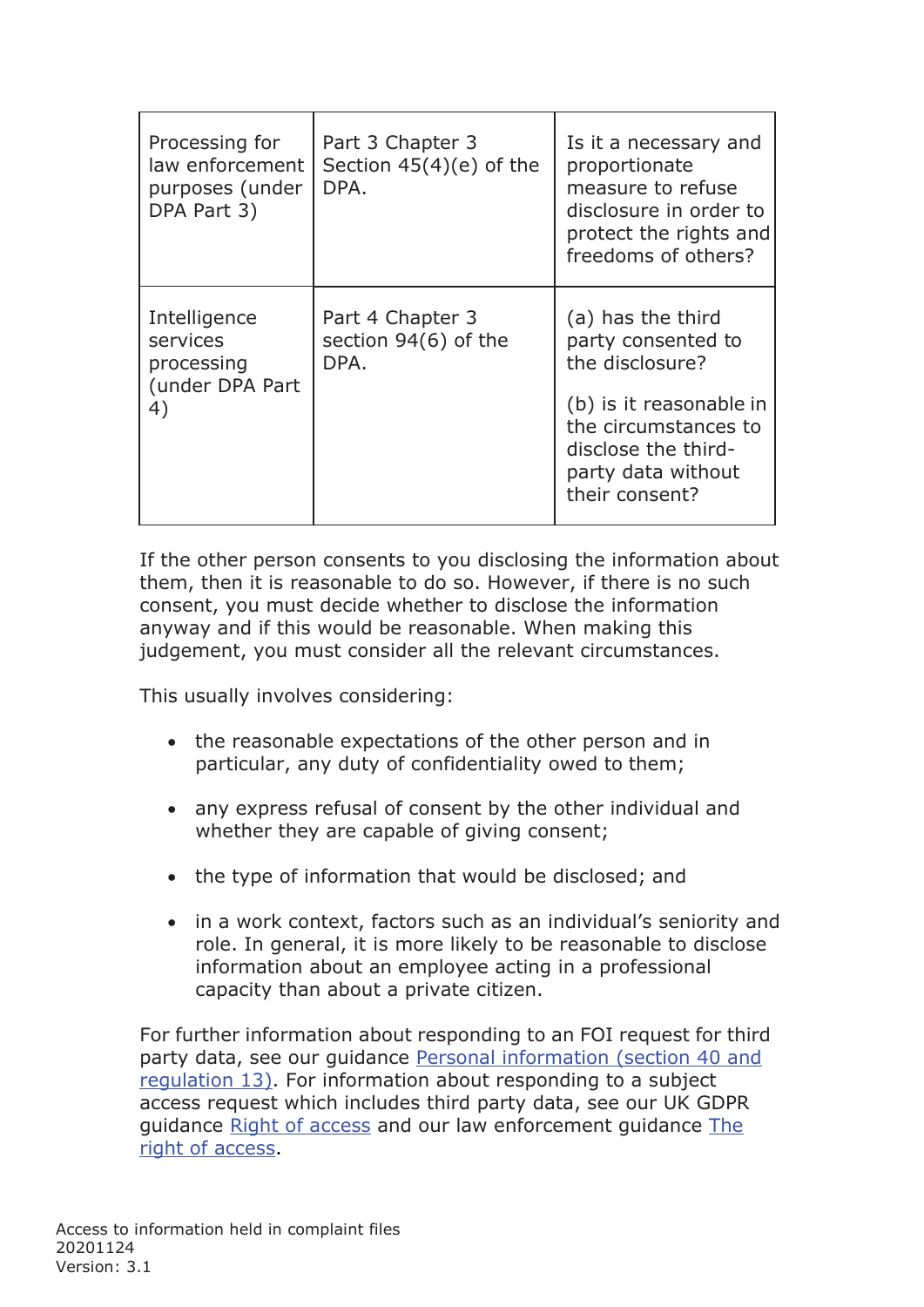For further information about FOI and data protection requests for [personal data and third party data see also our guidance](https://ico.org.uk/media/1209/personal-data-of-both-the-requester-and-others-foi-eir.pdf) Personal [data of both the requester and](https://ico.org.uk/media/1209/personal-data-of-both-the-requester-and-others-foi-eir.pdf) others.

# Case study 1 A complaint file held by a supermarket about the behaviour of a delivery man

#### **Extract from the complainant's letter about the delivery man's behaviour:**

Mr B O'Dwyer 47 Catkin Street Livenham LV6 7H8

Dear sir,

I was having a washing machine delivered last Monday (6 January) but one of the delivery men – his colleague informed me that he's called Noel Stevens - started to go crazy because I wanted him to bring the machine through the garden and through my back door, rather than through the house. When I told him I wasn't prepared to move the furniture in my hall, he literally started to jump and down, swearing and threatening to hit me. He told me what I could do with my washing machine and left it in the middle of the road. I have been suffering from severe stress following an accident 2 years ago and this has made it worse. I want to know what you intend to do about this.

Note added by supermarket: sure we had similar complaint from same guy few years ago about a cooker – can Complaints Dept. check files pls?

#### **Is it personal data?**

- We can assume that this letter is kept in a complaint file listed under Mr O'Dwyer's name and that all the information in the file is relevant to his complaint. However, this does not mean that the entire content of the file is necessarily Mr O'Dwyer's personal data.
- All of the information in the letter **relates to** Mr O'Dwyer, because it describes the incident he was involved in and his feelings about it. Mr O'Dwyer is clearly **identified** in relation to the information. The information in this letter is therefore Mr O'Dwyer's personal data.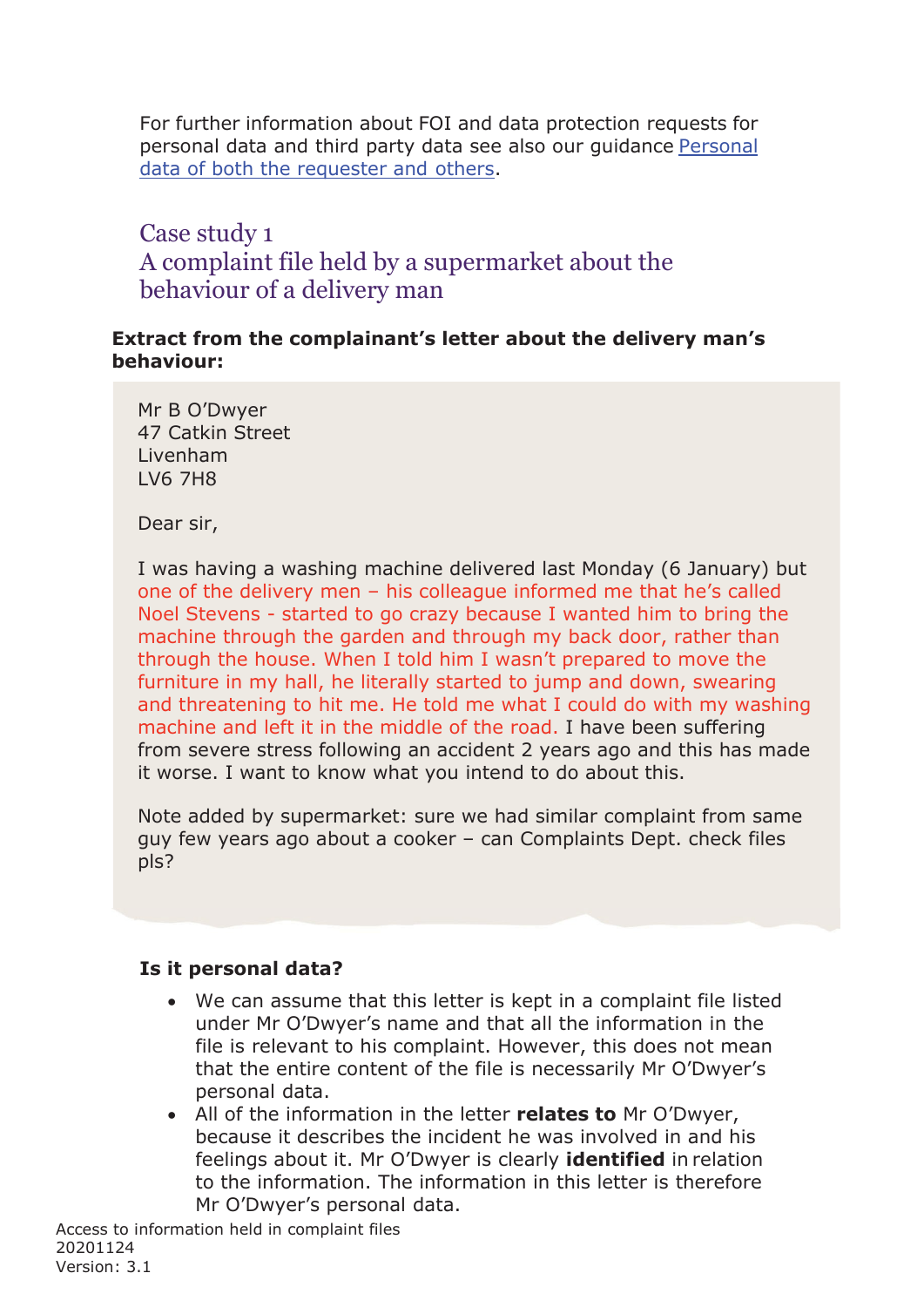- Mr O'Dwyer is the **subject** of the personal data in the letter. This means that he is its data subject and has a right of subject access to that information, unless an exemption applies. Note that Mr O'Dwyer may not be the only subject of the personal data.
- Some of the letter highlighted in red identifies Mr Stevens and relates to his behaviour. This is therefore personal data about Mr Stevens and he may have a right of subject access to this part of Mr O'Dwyer's letter.
- Remember that information is not necessarily the personal data of just one person. In cases like this, where one person is complaining about another, the information is usually personal data that relates to both the complainant and the person being complained about, and both have subject access rights. The supermarket must use the DPA test of reasonableness to decide whether they can release the personal data.

#### **If Mr O'Dwyer makes a subject access request:**

- The supermarket should provide him with a copy of the whole letter, even though it contains some information that is also personal data about Mr Stevens. As Mr O'Dwyer wrote the letter and already knows what it says about Mr Stevens, it is reasonable in the circumstances to provide Mr O'Dwyer with the whole letter.
- Mr O'Dwyer should also get the comments that the supermarket's investigator wrote on the letter because they relate to him and state the supermarket's intentions towards him – ie to check whether he has made any similar complaints in the past.

#### **If Mr Stevens makes a subject access request:**

• The letter contains some information that relates to, and identifies, Mr Stevens. This means that he is the subject of the personal data in this part of the letter, and the supermarket should provide it to him. In practice, this means the supermarket should provide a redacted version of the letter, or an extract from it ie the section of the letter highlighted - unless an exemption applies.

#### **If a third party makes a freedom of information request:**

The supermarket is not a public authority so FOI rights do not apply.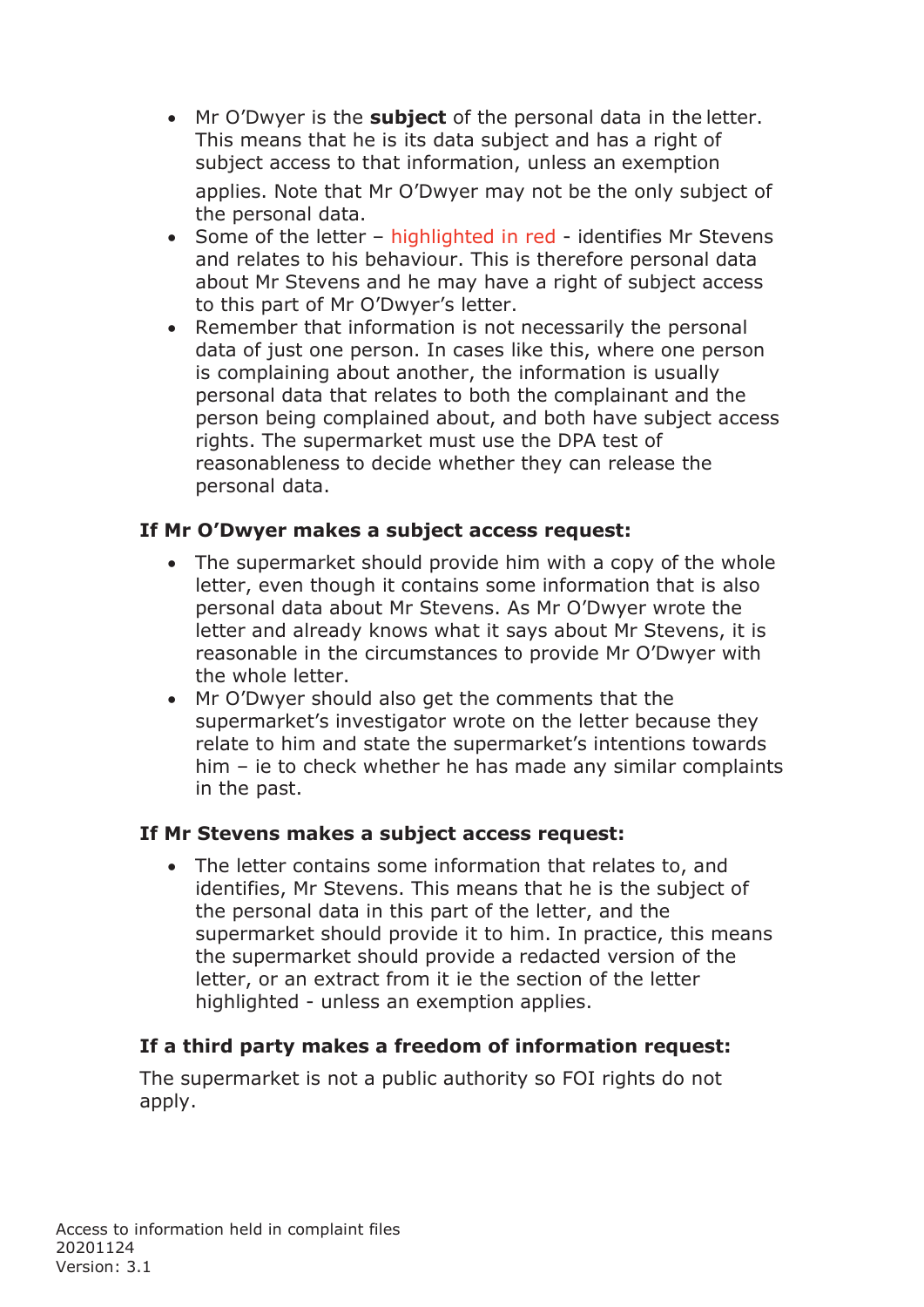#### **Witness statement from the complainant's neighbour:**

Mrs P Oddman 45 Catkin Street Livenham LV6 7H8

Dear sir,

My neighbour, Bernard O'Dwyer, has asked me to write to you about what I saw last Monday. I was washing my front windows when I noticed that my neighbour was having a washing machine delivered. I don't know why but one of the delivery men seemed to get very agitated and started behaving really threateningly towards Mr O'Dwyer. I have never seen anything like it. Although Mr O'Dwyer tried to calm him down, in the end the delivery man drove off at high speed, leaving the washing machine and his colleague standing in the street.

#### **Is it personal data?**

- The information in the letter is the personal data of Mrs Oddman because it identifies her, relates to her whereabouts and actions and contains her account of the incident.
- The letter also contains the personal data of Mr O'Dwyer because it identifies him and details his behaviour. Although Mrs Oddman's letter does not name the delivery man, the information about him  $-$  highlighted in red  $-$  is personal data in the hands of the supermarket because it holds the other information needed – both in the complaint files and in sources such as delivery schedules – to identify Mr Stevens.
- A witness statement might be less explicit in terms of the identification and observation of another individual. For example, Mrs Oddman's statement might have said that she hadn't seen anyone doing anything. In this case the information in the statement is Mrs Oddman's personal data but not Mr Stevens' – even though it is held in a file about him.

#### **If Mrs Oddman makes a subject access request:**

• The supermarket should provide Mrs Oddman with a copy of the whole letter, even though some of it is also personal data about Mr O'Dwyer and Mr Stevens.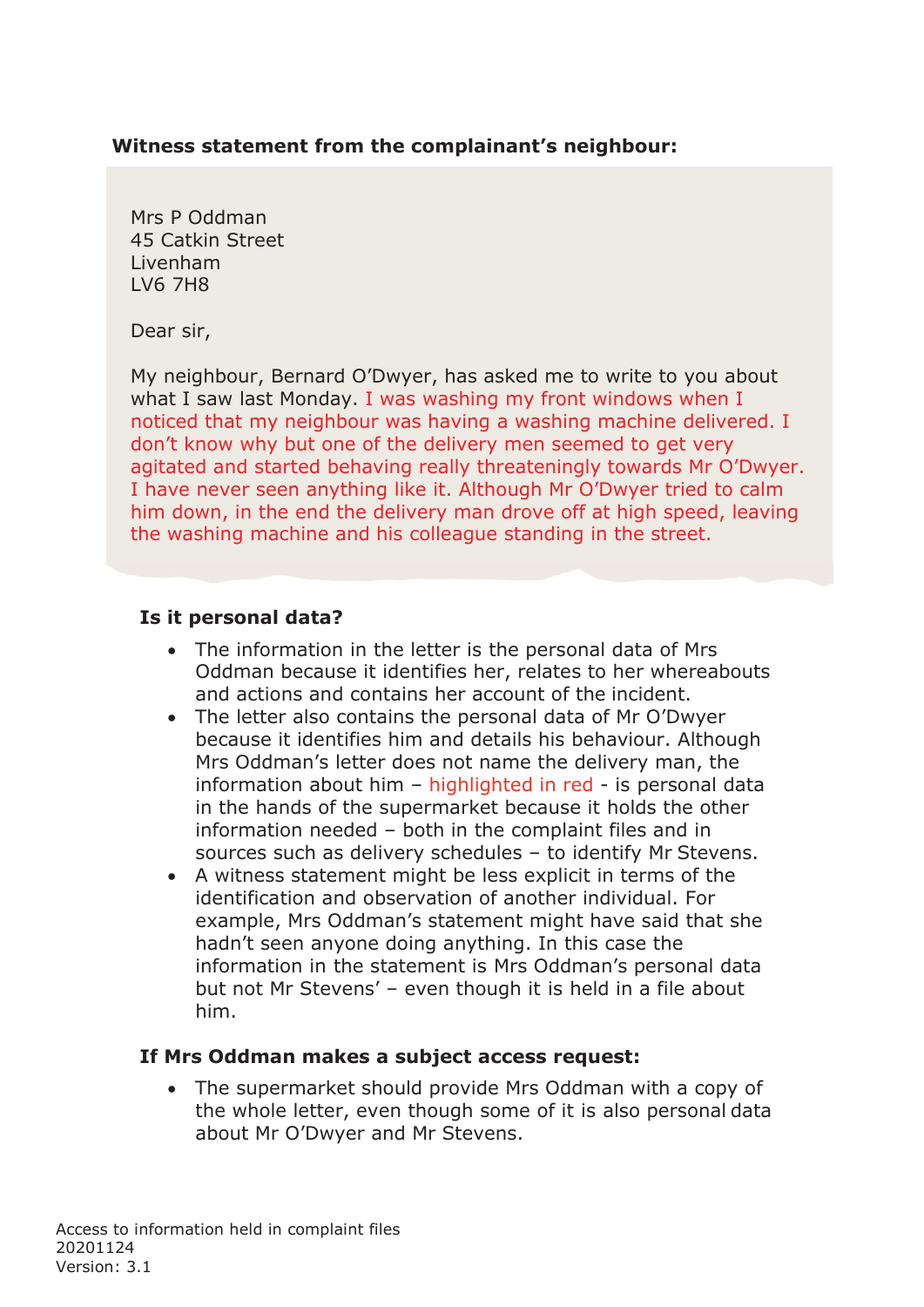#### **If Mr O'Dwyer makes a subject access request:**

• Mrs Oddman's letter contains Mr O'Dwyer's personal data. It is reasonable for the supermarket to provide Mr O'Dwyer with a copy of the personal data about him contained in Mrs Oddman's letter. Mrs Oddman says that the complainant asked her to write to the supermarket and it is likely that Mr O'Dwyer is aware of the content of the letter. If in doubt, the supermarket could ask the witness for her consent to provide a copy of her letter to Mr O'Dwyer.

#### **If Mr Stevens makes a subject access request:**

- Much of Mrs Oddman's letter constitutes personal data about Mr Stevens – where she describes his behaviour (highlighted in red). This means that Mr Stevens does have subject access rights for that part of Mrs Oddman's letter.
- However it is not reasonable in the circumstances for the supermarket to provide Mr Stevens with a copy of the personal data about him contained in Mrs Oddman's letter. This is because, given the nature of the incident, it is likely that the witness expects her letter to be held in confidence by the supermarket. It is therefore unreasonable to disclose any of Mrs Oddman's letter to Mr Stevens. The supermarket could seek Mrs Oddman's consent to disclose all, or part, of her letter to Mr Stevens.

#### **Summary of other complaints about the delivery man extracted from his personnel file:**

N Stevens – Deliveries Department - Employee no.57689391

Summary of previous complaint activity.

- 16-9-2016: Complaint: dropped chest freezer down cellar steps and threatened householder
- 4-4-2017: Complaint: abusive behaviour whilst delivering toaster
- 6-1-2018: Complaint: abusive and threatening behaviour and failure to install washing machine

#### **Is it personal data?**

This is personal data about Mr Stevens because it identifies him and relates to his behaviour.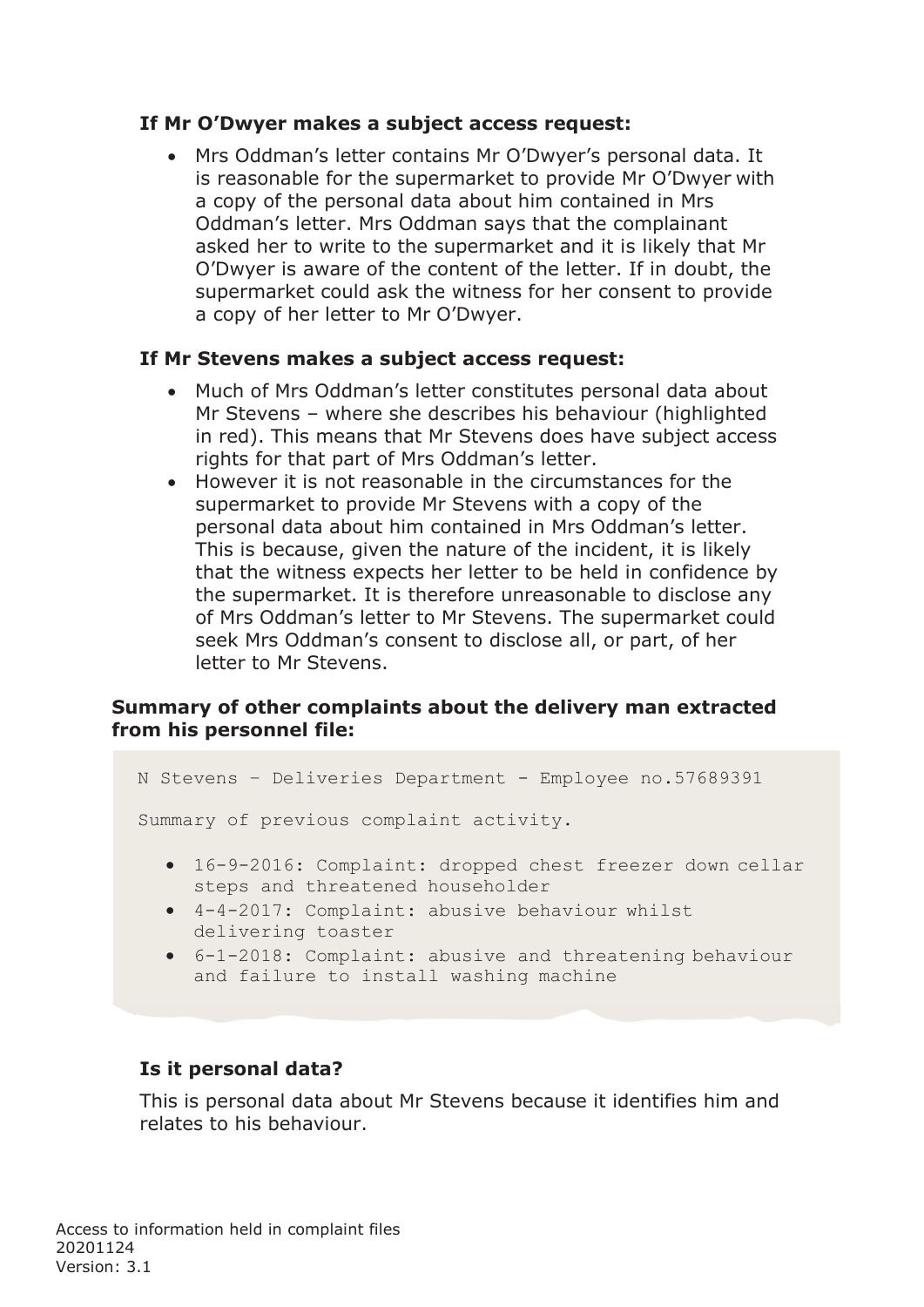#### **If Mr Stevens makes a subject access request:**

• The supermarket should provide him with a copy of this information. The information is exclusively about Mr Stevens. Even if the information is held in a file about Mr O'Dwyer's complaint, it is not Mr O'Dwyer's personal data because it neither identifies nor relates to Mr O'Dwyer. (In reality this information would also be held in Mr Stevens' personnel file.)

#### **If Mr O'Dwyer, Mrs Oddman or any other third party makes a subject access request:**

If Mr O'Dwyer makes a subject access request for all the information the supermarket holds about him, they should not provide him with information about other complaints made about Mr Stevens. Even though the information is held in a file about Mr O'Dwyer's complaint, and may be relevant to it, it is personal data about Mr Stevens and not Mr O'Dwyer.

#### **Extract from legal advice by the company's solicitor:**

*The behaviour of our delivery man, Mr Stevens, could certainly leave the company open to legal action should Mr O'Dwyer decide to pursue the matter through the courts. Although Mr Stevens' actions may not amount to an actual assault, the courts could still award Mr O'Dwyer considerable compensation for the anxiety and distress that seems to have been caused, and for his inconvenience in that we failed to install the washing machine when we were contracted to do so.*

*I note that Mr Stevens has a bit of a 'history' since he joined us. My advice would be to offer to settle out of court and to sort out his washing machine ASAP. We can discuss the numbers once we have contacted Mr O'Dwyer again to assess his intentions. I'll defer to HR on the Stevens situation.*

*Maurice Carpentier, Company Solicitor.*

#### **Is it personal data?**

• This information identifies three people, but this does not necessarily mean that the legal advice is the personal data of all, or any, of the individuals named. To establish whether the information is personal data, and if so whose, the supermarket must consider which individual, or individuals, the information **relates to***.*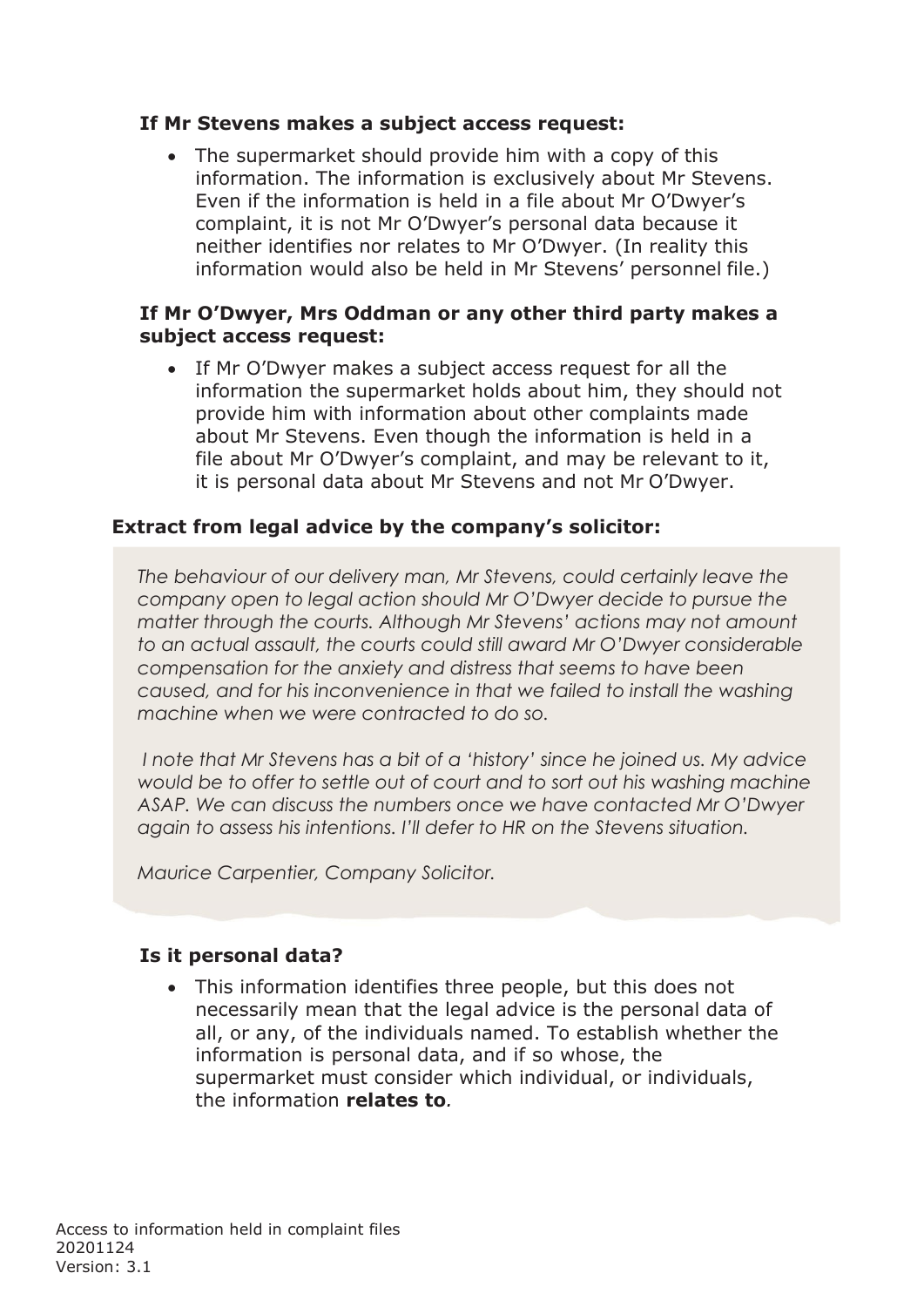#### **If Mr Carpentier makes a subject access request:**

- Mr Carpentier has no right of subject access to the legal advice because even though he is identified as its author, the legal advice relates to Mr O'Dwyer and his complaint – nothing in the legal advice relates to Mr Carpentier and he certainly is not the subject of it.
- Mr Carpentier's legal advice does contain his name and job title. This is his personal data and the supermarket should provide it to him. However we would not expect the supermarket to provide '*Maurice Carpentier, Company Solicitor'* more than once, even if it appears on various documents he has authored.
- Please note that later on the supermarket may decide to collate a file of the poor legal advice Mr Carpentier has been giving, with a view to taking disciplinary action against him. If this happens the legal advice itself would become Mr Carpentier's personal data because the focus of the information would become Mr Carpentier's own professional competence, rather than the various topics and people his legal advice is about.

#### **If Mr O'Dwyer makes a subject access request**:

- The information relates to Mr O'Dwyer and his complaint. In particular it sets out the company's intentions about Mr O'Dwyer, should he make a claim against them. This means that the information is Mr O'Dwyer's personal data – although the information may be exempt from subject access on the grounds of legal professional privilege.
- Leaving aside legal professional privilege, it is not reasonable in the circumstances to disclose personal data about Mr Stevens contained in the legal advice to Mr O'Dwyer – particularly that he has a 'history' with the company and that HR may act against him. It is reasonable to provide Mr Stevens' personal data to Mr O'Dwyer in so far as it consists of information that Mr O'Dwyer is already aware of. However, the legal advice consists of the supermarket's internal considerations and calculations and some of it is not personal data.

#### **If Mr Stevens makes a subject access request:**

• The legal advice identifies Mr Stevens and much of it relates to him. This is Mr Stevens' personal data. He is entitled to this under subject access unless an exemption, for example legal professional privilege, applies.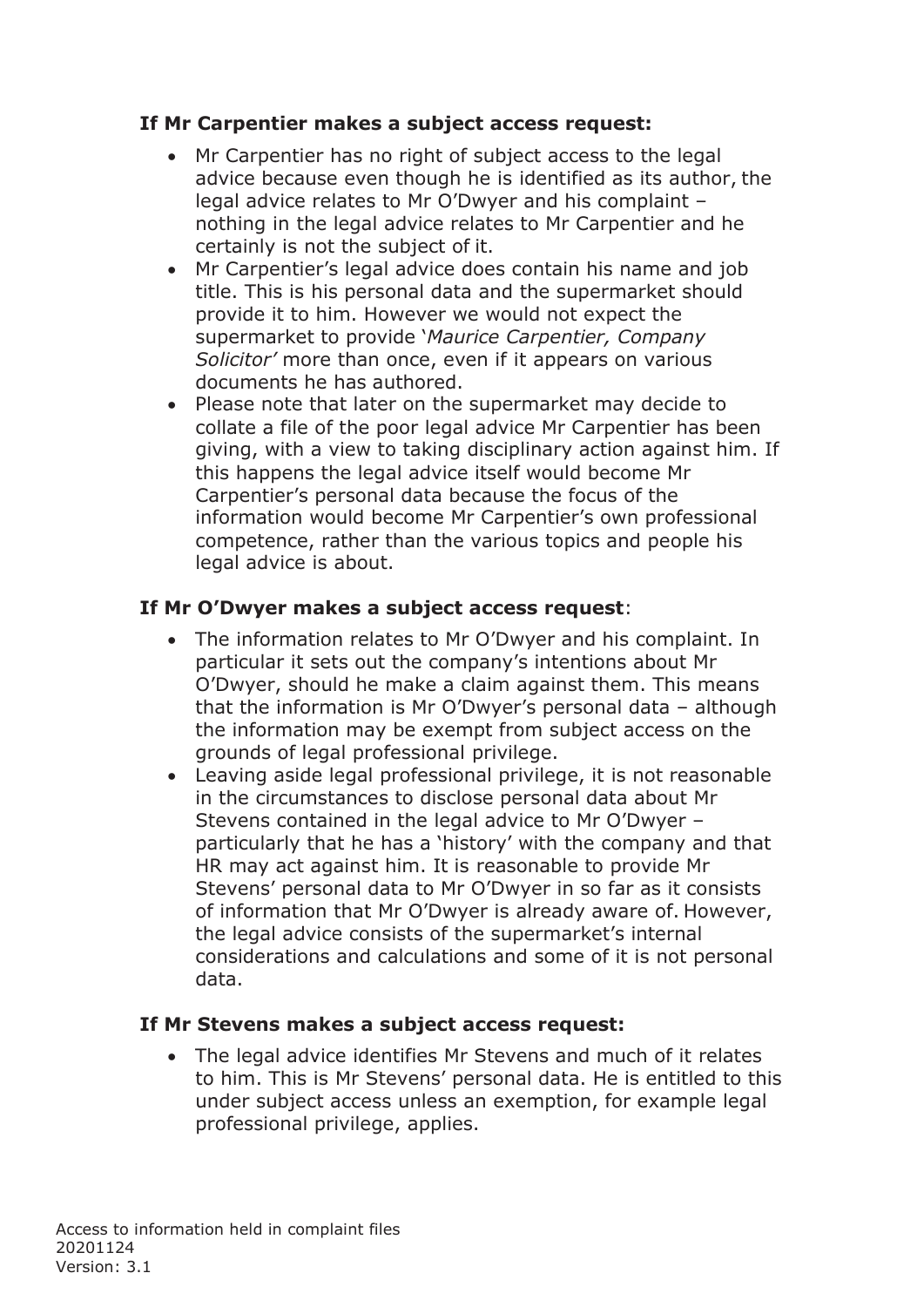Supermarket policies and procedures

- Complaints procedure
- Staff conduct policy
- 'Our customer care charter'

#### **Is it personal data?**

These documents contain the supermarket's general policies and procedures. They are relevant to the incident in question because the supermarket may use them to decide whether to take any action against Mr Stevens, and perhaps to assess whether to offer Mr O'Dwyer's compensation. However, even though these documents are held in Mr O'Dwyer's complaint file they do not **identify** any individual or **relate to** any individual. Therefore they cannot constitute personal data and no one has a right of subject access to them. However, it might be reasonable for the supermarket to provide copies of these documents to Mr O'Dwyer or the other individuals involved in this matter, because they contain relevant background information. However, the supermarket is under no legal obligation to do so.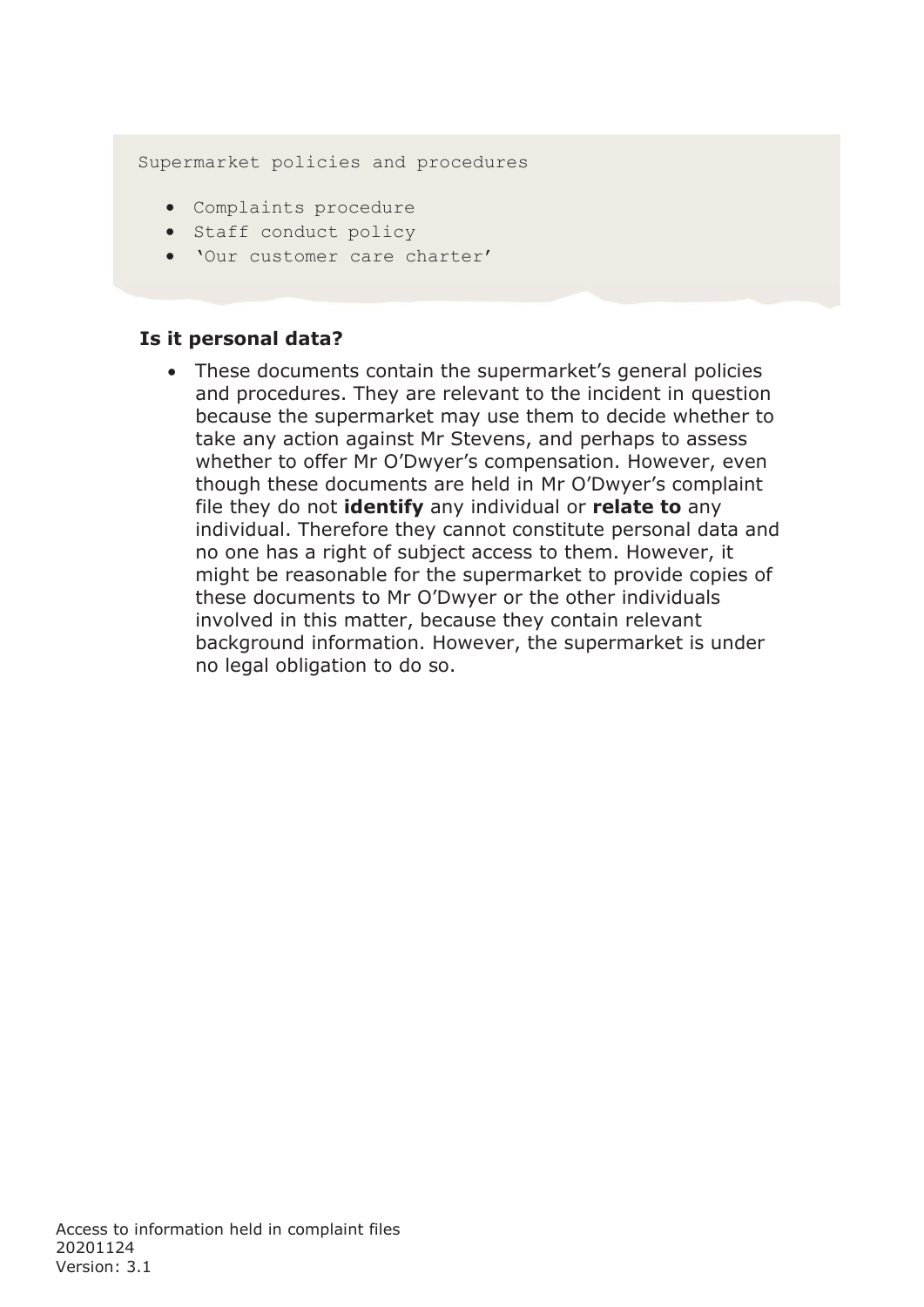### Case study 2

# A local authority's investigation file into Mrs Belshaw's complaint about the state of her neighbour's property.

#### **1. Livenham County Council site visit report**

**Report prepared by**: Joey Jacobs **Address/ location visited**: 2 Long Street, Livenham **Reason for visit:** Report by neighbour at no.4, Mrs Belshaw, of persistent mess in drive and into road from cans and bottles. **Date and time of visit**: 15 January 14:00

**Report:** When I arrived at the premises a large quantity of cans and beer bottles were covering most of the drive of 2 Long Street. There was no recycling box visible and the black bin was already overflowing with rubbish bags. Approximately 20 cans had spilt onto the pavement and there were a large number of broken bottles on the pavement and in the gutter.

The occupant, Mr Abalone, was at home and explained that he had never been given a recycling box by the Council. He said he had been having a clear out and was planning to take the rubbish to the tip himself but his car was in the garage, which was inaccessible because of the rubbish. He also explained that he is being treated for depression and is in no position at the moment to clear the mess up. He did seem a bit under the weather.

I confirmed that the Council had received a complaint about the mess and explained consequences of not taking action to clear it up. Told Mr Abalone because of the scale of the problem we would visit again in a week and expected it to be cleared. I would order a new box for him. I left my business card with him so he can contact me.

Follow up action:

- Replacement recycling box to be ordered confirmed 17/01
- Follow up site visit TBC [file note In area 23/01 visit arranged PM]

#### **2. Internal email between Council staff**

```
From: Joey.Jacobs@livenhamcouncil.gov.uk 
To: Mihaila.Stari@livehnamcouncil.gov.uk
Subject: Site visit to Long Street – litter problem 
Mihaila,
As discussed on the phone I went to Long Street last week
```
and I have spoken to Mr Abalone at number 2. The outside of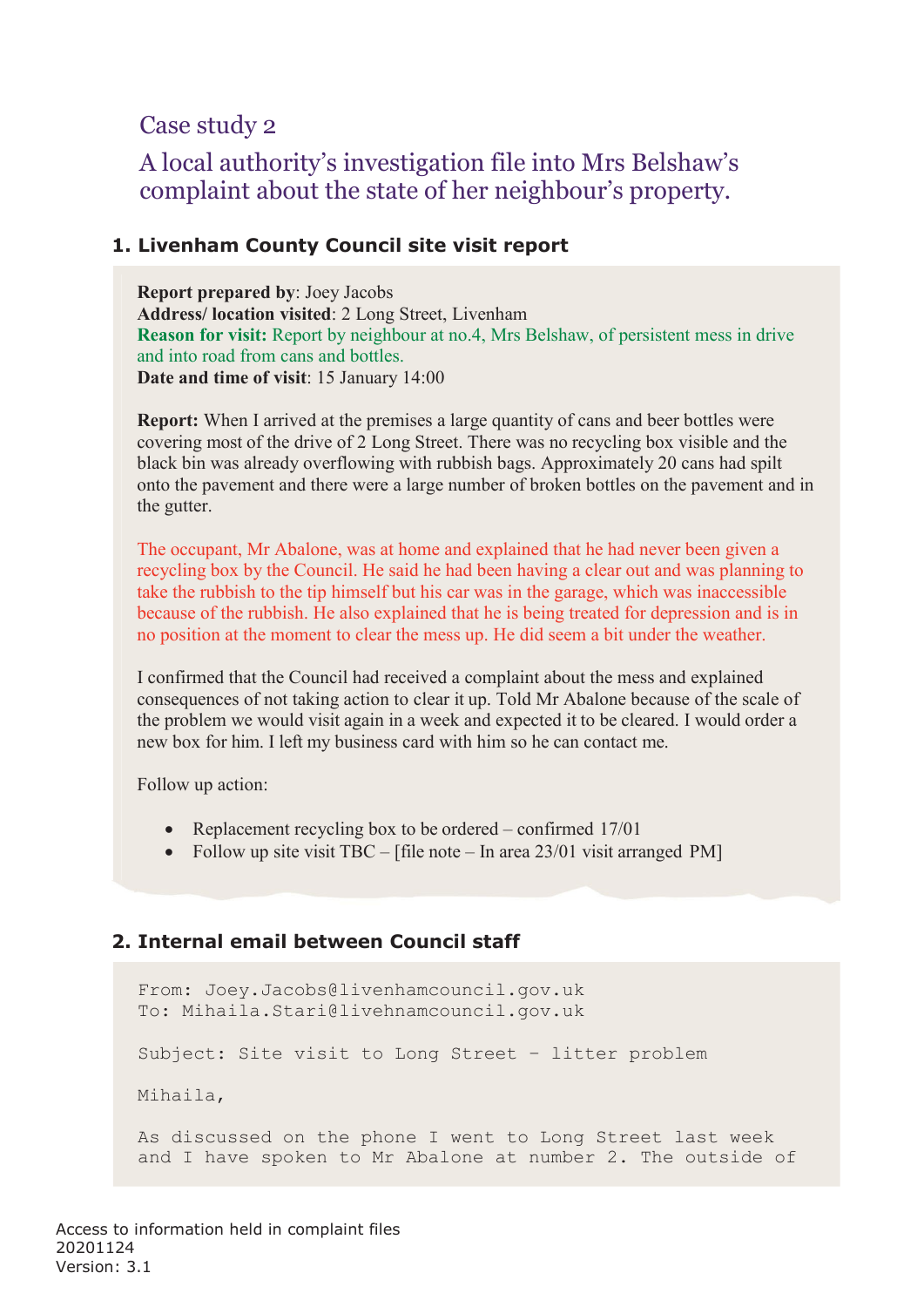the property is a mess and there is a lot of glass on the street. I've given Mr Abalone a week to clear it up but I don't think it's likely he'll do it. I am in the area again on the 23rd so I'll have another look but will let you know if I need you to make other arrangements to get it cleared up or there is any further action we need to take.

Thanks

Joey

#### **Is it personal data?**

- Both these documents contain Mr Abalone's personal data because much of their content identifies him and relates to him, detailing his behaviour, describing his reaction to the accusation against him and setting out the authority's intentions towards him.
- The first of these documents contains some personal data about Mrs Belshaw – she is named in the document and it tells us that she has made a complaint (highlighted in green) – this part of the document identifies her and relates to her.
- Information contained in these documents that identifies the authority's two officials and details their activities, whereabouts, intentions and thoughts is personal data about them. However, not all the information in the documents is personal data about the officials. For example, the paragraph highlighted in red in the first document relates exclusively to Mr Abalone and is his personal data, it does not relate to the council officials and is not therefore their personal data.

#### **If Mr Abalone makes a subject access request:**

- We have established that most of the information in the documents is personal data about Mr Abalone, and he has a right of subject access to it, unless an exemption applies.
- If the local authority owes a duty of confidentiality to an individual, they should ensure that any disclosure of information provided by that individual does not breach the duty of confidentiality. That said, a public authority should not agree to hold information in confidence where it is not appropriate to do so.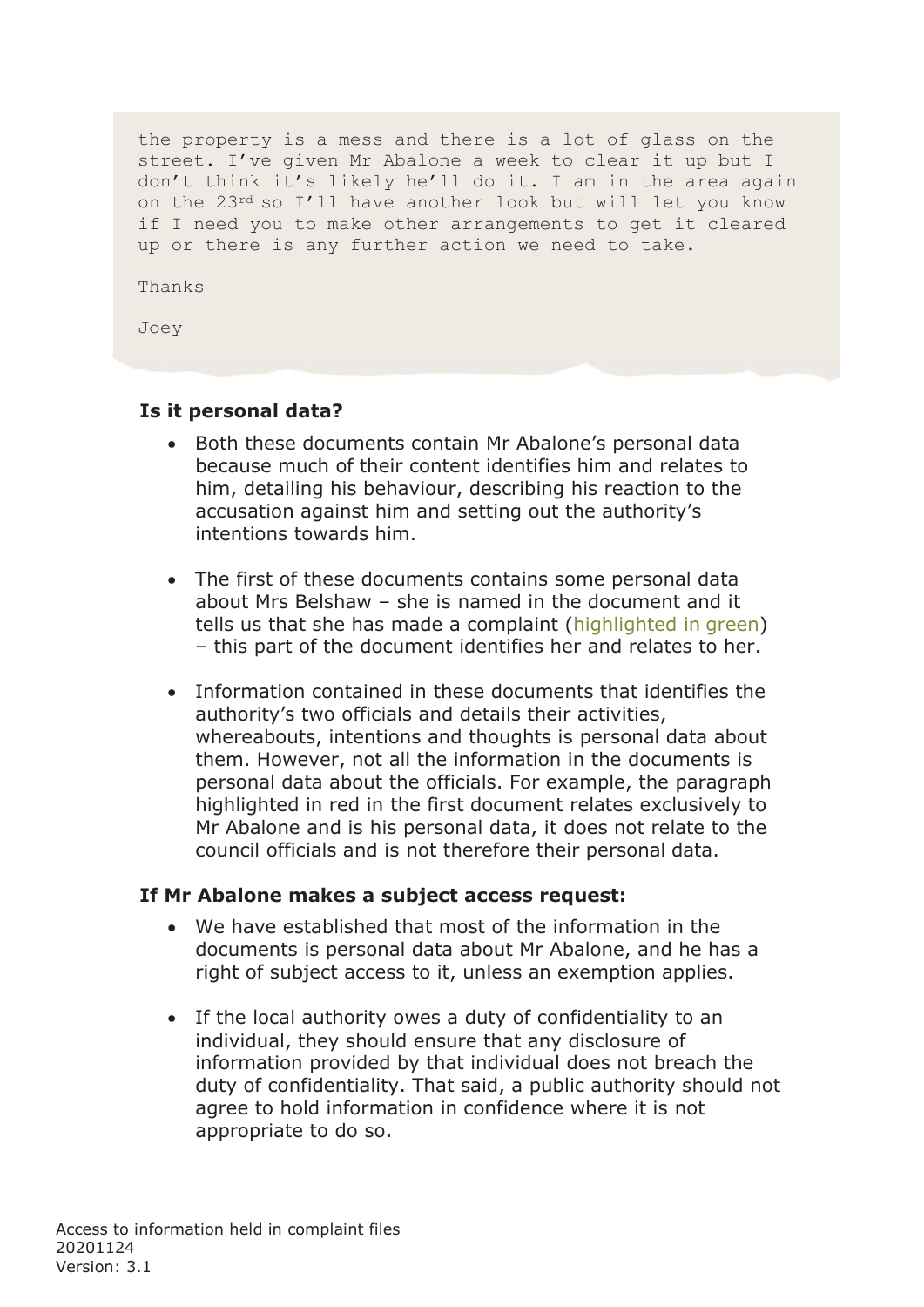• The local authority should disclose personal data about their officials to Mr Abalone unless they have identified a specific risk. Mr Jones has already identified himself to Mr Abalone, and the personal data about the two officials only details their professional, public activities; there is nothing particularly private about it. This means that disclosing personal data relating to the two officials to Mr Abalone would not breach the data protection principles. In particular, the disclosure would be fair because both officials are in a public-facing role and are normally expected to identify themselves to members of the public.

#### **If Mrs Belshaw makes a subject access request:**

- Even though the two documents are held in a file listed under Mrs Belshaw's name, this does not mean that all of the information they contain is Mrs Belshaw's personal data.
- Only the information in the first document (highlighted in green) that identifies Mrs Belshaw as the complainant is her personal data and the local authority should provide it to her.
- As matters progress, the focus of the local authority's investigation becomes Mr Abalone and his property. This means that even though the file is listed under Mrs Belshaw, most of its content is personal data about Mr Abalone. This is reflected in the two documents above, which only contain one brief, incidental reference to Mrs Belshaw.

#### **If the local authority receives an EIR request for any information it holds about littering in the Long Street area:**

The local authority has to decide whether releasing the personal data in these documents under FOIA or the EIR breaches the data protection principles – in particular whether there is a legitimate interest in the disclosure which overrides the rights and freedoms of any data subject. Most of the information is personal data about Mr Abalone and it unlikely there will be a legitimate interest in releasing this information to the general public. Furthermore, some of the data is special category data, and there is unlikely to be a condition for processing this data. There is also no legitimate interest in releasing information identifying Mrs Belshaw as the complainant.